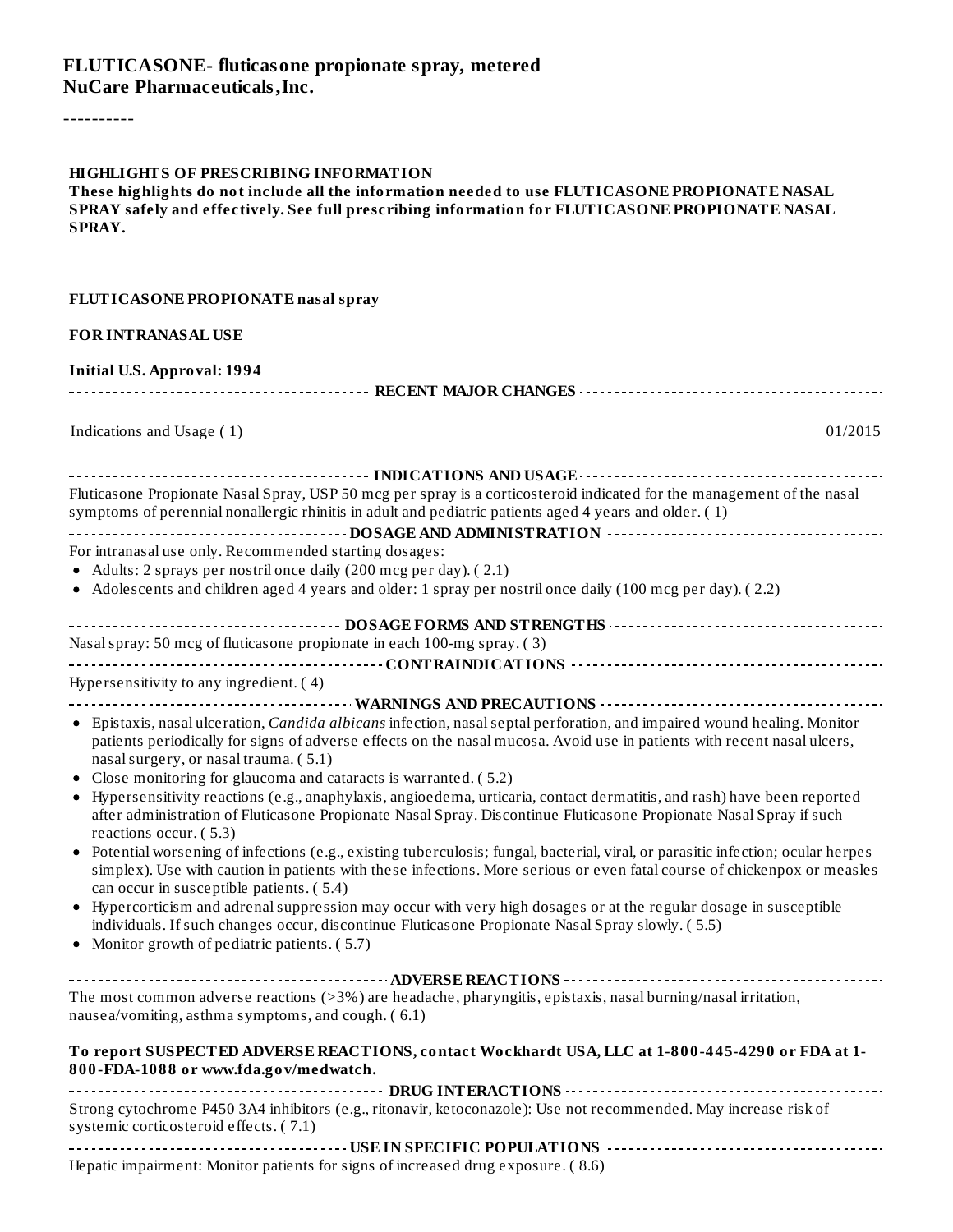#### **FULL PRESCRIBING INFORMATION: CONTENTS\* 1 INDICATIONS AND USAGE 2 DOSAGE AND ADMINISTRATION** 2.1 Adults 2.2 Adolescents and Children (Aged 4 Years and Older) **3 DOSAGE FORMS AND STRENGTHS 4 CONTRAINDICATIONS 5 WARNINGS AND PRECAUTIONS** 5.1 Local Nasal Effects 5.2 Glaucoma and Cataracts 5.3 Hypersensitivity Reactions including Anaphylaxis 5.4 Immunosuppression 5.5 Hypercorticism and Adrenal Suppression 5.6 Drug Interactions with Strong Cytochrome P450 3A4 Inhibitors 5.7 Effect on Growth **6 ADVERSE REACTIONS** 6.1 Clinical Trials Experience 6.2 Postmarketing Experience **7 DRUG INTERACTIONS** 7.1 Inhibitors of Cytochrome P450 3A4 **8 USE IN SPECIFIC POPULATIONS** 8.1 Pregnancy 8.3 Nursing Mothers 8.4 Pediatric Use 8.5 Geriatric Use 8.6 Hepatic Impairment 8.7 Renal Impairment **10 OVERDOSAGE 11 DESCRIPTION 12 CLINICAL PHARMACOLOGY** 12.1 Mechanism of Action 12.2 Pharmacodynamics 12.3 Pharmacokinetics **13 NONCLINICAL TOXICOLOGY** 13.1 Carcinogenesis, Mutagenesis, Impairment of Fertility **14 CLINICAL STUDIES 16 HOW SUPPLIED/STORAGE AND HANDLING 17 PATIENT COUNSELING INFORMATION**

\* Sections or subsections omitted from the full prescribing information are not listed.

#### **FULL PRESCRIBING INFORMATION**

**1 INDICATIONS AND USAGE**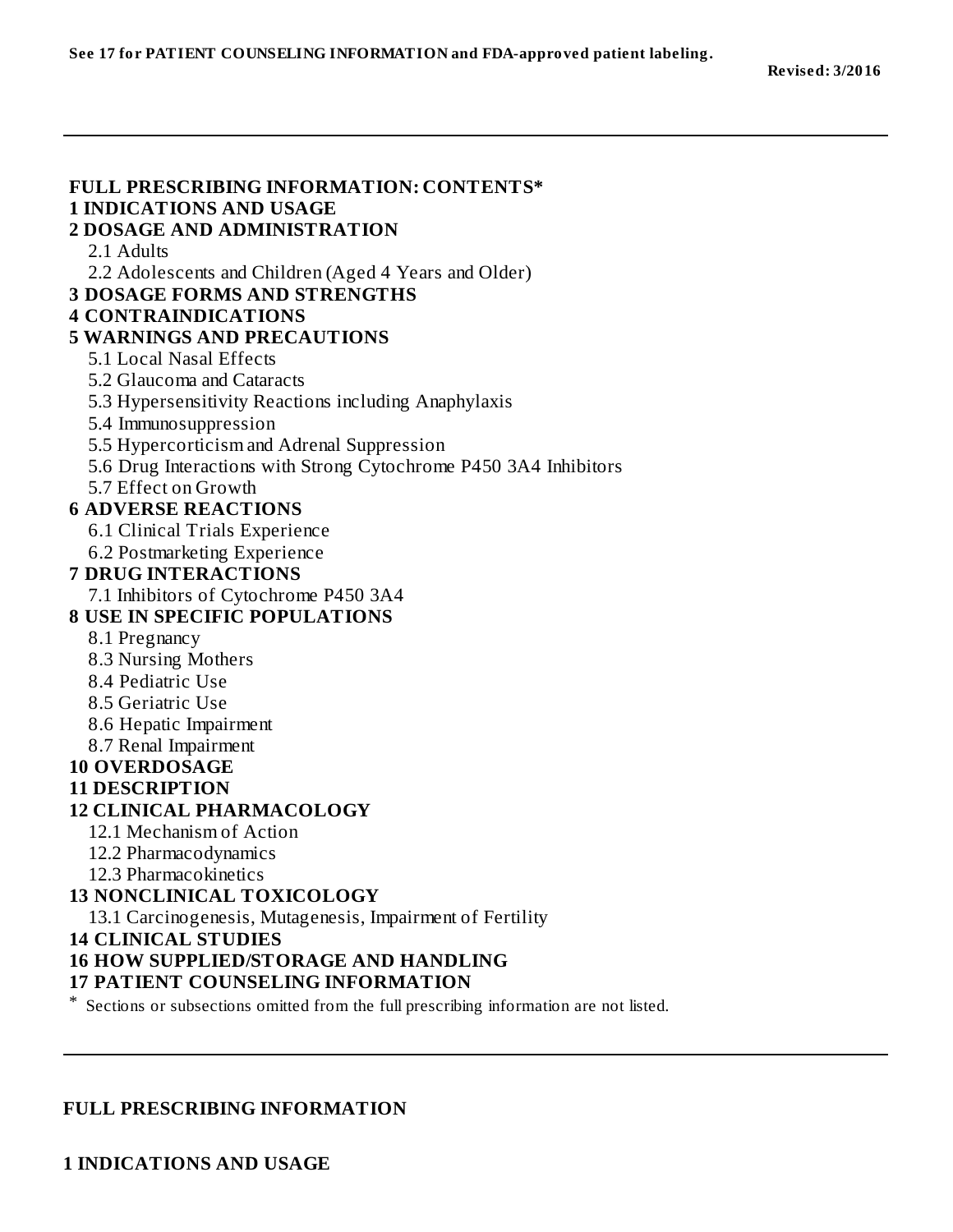Fluticasone Propionate Nasal Spray, USP 50 mcg per spray is indicated for the management of the nasal symptoms of perennial nonallergic rhinitis in adult and pediatric patients aged 4 years and older.

## **2 DOSAGE AND ADMINISTRATION**

Administer Fluticasone Propionate Nasal Spray by the intranasal route only. Prime Fluticasone Propionate Nasal Spray before using for the first time or after a period of non-use (1 week or more) by shaking the contents well and releasing 6 sprays into the air away from the face. Shake Fluticasone Propionate Nasal Spray gently before each use.

Patients should use Fluticasone Propionate Nasal Spray at regular intervals since its effectiveness depends on its regular use. Maximum effect may take several days and individual patients will experience a variable time to onset and different degree of symptom relief.

### **2.1 Adults**

The recommended starting dosage in adults is 2 sprays (50 mcg of fluticasone propionate each) in each nostril once daily (total daily dose, 200 mcg). The same total daily dose, 1 spray in each nostril administered twice daily (e.g., 8 a.m. and 8 p.m.) is also effective. After the first few days, patients may be able to reduce their dose to 1 spray in each nostril once daily for maintenance therapy.

Maximum total daily doses should not exceed 2 sprays in each nostril (total dose, 200 mcg/day). There is no evidence that exceeding the recommended dose is more effective.

## **2.2 Adoles cents and Children (Aged 4 Years and Older)**

The recommended starting dosage in adolescents and children, aged 4 years and older is 1 spray in each nostril once daily (total daily dose, 100 mcg). Patients not adequately responding to 1 spray in each nostril may use 2 sprays in each nostril once daily (total daily dose, 200 mcg). Once adequate control is achieved, the dosage should be decreased to 1 spray in each nostril once daily.

The maximum total daily dosage should not exceed 2 sprays in each nostril (200 mcg/day). There is no evidence that exceeding the recommended dose is more effective.

## **3 DOSAGE FORMS AND STRENGTHS**

Fluticasone Propionate Nasal Spray is a nasal spray suspension. Each 100-mg spray delivers 50 mcg of fluticasone propionate.

## **4 CONTRAINDICATIONS**

Fluticasone Propionate Nasal Spray is contraindicated in patients with hypersensitivity to any of its ingredients *[see Warnings and Precautions (5.3), Description (11)].*

## **5 WARNINGS AND PRECAUTIONS**

### **5.1 Local Nasal Effects**

### **Epistaxis**

In clinical trials of 2 to 26 weeks' duration, epistaxis was observed more frequently in subjects treated with Fluticasone Propionate Nasal Spray than those who received placebo *[see Adverse Reactions (6.1)].*

### Nasal Ulceration

Postmarketing cases of nasal ulceration have been reported in patients treated with Fluticasone Propionate Nasal Spray *[see Adverse Reactions (6.2)].*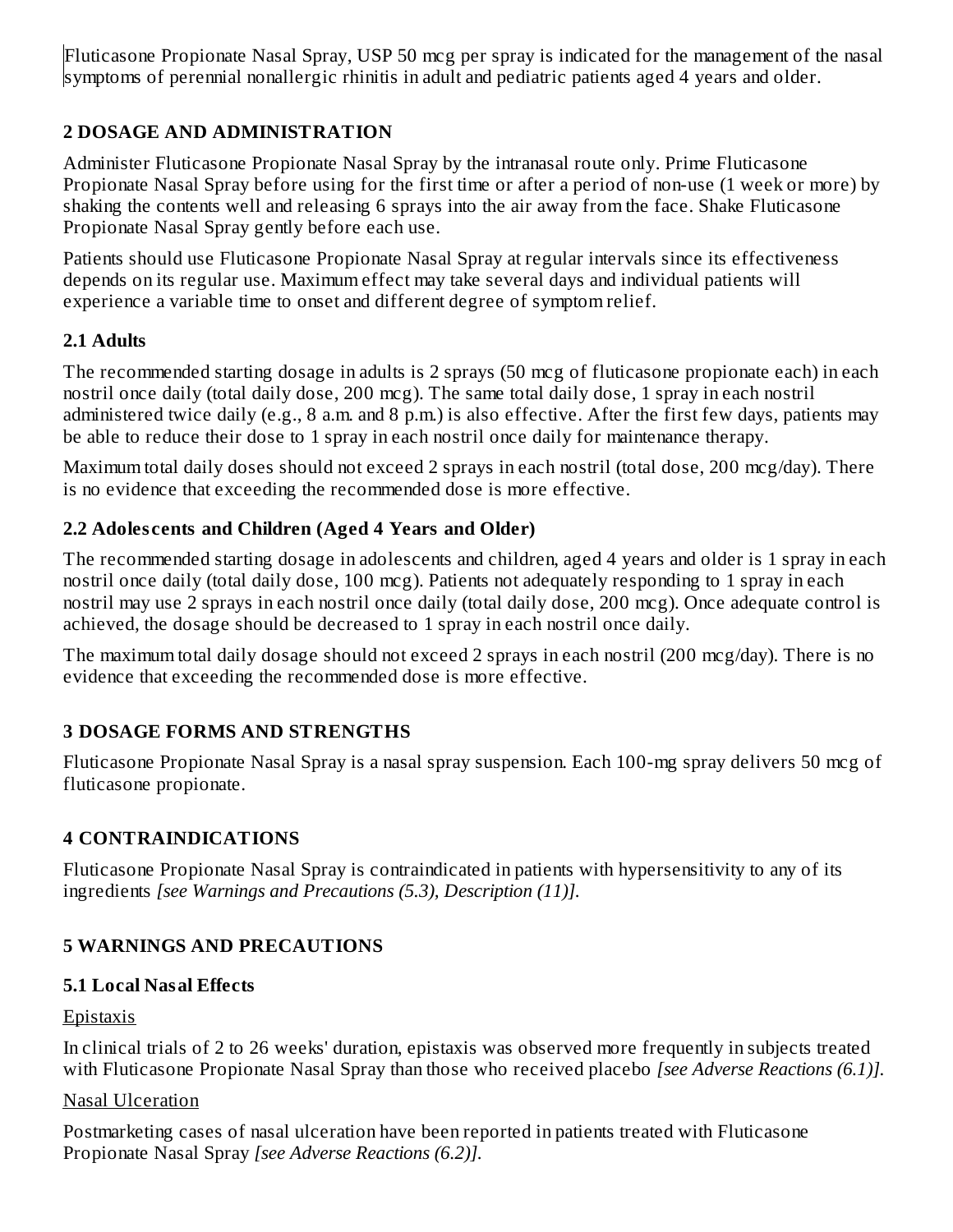### *Candida* Infection

In clinical trials with fluticasone propionate administered intranasally, the development of localized infections of the nose and pharynx with *Candida albicans* has occurred. When such an infection develops, it may require treatment with appropriate local therapy and discontinuation of Fluticasone Propionate Nasal Spray. Patients using Fluticasone Propionate Nasal Spray over several months or longer should be examined periodically for evidence of *Candida* infection or other signs of adverse effects on the nasal mucosa.

#### Nasal Septal Perforation

Postmarketing cases of nasal septal perforation have been reported in patients treated with Fluticasone Propionate Nasal Spray *[see Adverse Reactions (6.2)].*

#### Impaired Wound Healing

Because of the inhibitory effect of corticosteroids on wound healing, patients who have experienced recent nasal ulcers, nasal surgery, or nasal trauma should avoid using Fluticasone Propionate Nasal Spray until healing has occurred.

### **5.2 Glaucoma and Cataracts**

Use of intranasal and inhaled corticosteroids may result in the development of glaucoma and/or cataracts. Therefore, close monitoring is warranted in patients with a change in vision or with a history of increased intraocular pressure, glaucoma, and/or cataracts.

## **5.3 Hypers ensitivity Reactions including Anaphylaxis**

Hypersensitivity reactions (e.g., anaphylaxis, angioedema, urticaria, contact dermatitis, and rash) have been reported after administration of Fluticasone Propionate Nasal Spray. Discontinue Fluticasone Propionate Nasal Spray if such reactions occur *[see Contraindications (4)].* Rarely, immediate hypersensitivity reactions may occur after the administration of Fluticasone Propionate Nasal Spray.

### **5.4 Immunosuppression**

Persons who are using drugs that suppress the immune system are more susceptible to infections than healthy individuals. Chickenpox and measles, for example, can have a more serious or even fatal course in susceptible children or adults using corticosteroids. In such children or adults who have not had these diseases or been properly immunized, particular care should be taken to avoid exposure. How the dose, route, and duration of corticosteroid administration affect the risk of developing a disseminated infection is not known. The contribution of the underlying disease and/or prior corticosteroid treatment to the risk is also not known. If a patient is exposed to chickenpox, prophylaxis with varicella zoster immune globulin (VZIG) may be indicated. If a patient is exposed to measles, prophylaxis with pooled intramuscular immunoglobulin (IG) may be indicated. (See the complete prescribing information for VZIG and IG.) If chickenpox develops, treatment with antiviral agents may be considered.

Intranasal corticosteroids should be used with caution, if at all, in patients with active or quiescent tuberculous infections of the respiratory tract; systemic fungal, bacterial, viral, or parasitic infections; or ocular herpes simplex.

### **5.5 Hypercorticism and Adrenal Suppression**

When intranasal corticosteroids are used at higher than recommended dosages or in susceptible individuals at recommended dosages, systemic corticosteroid effects such as hypercorticism and adrenal suppression may appear. If such changes occur, the dosage of Fluticasone Propionate Nasal Spray should be discontinued slowly consistent with accepted procedures for discontinuing oral corticosteroid therapy.

The replacement of a systemic corticosteroid with a topical corticosteroid can be accompanied by signs of adrenal insufficiency. In addition, some patients may experience symptoms of corticosteroid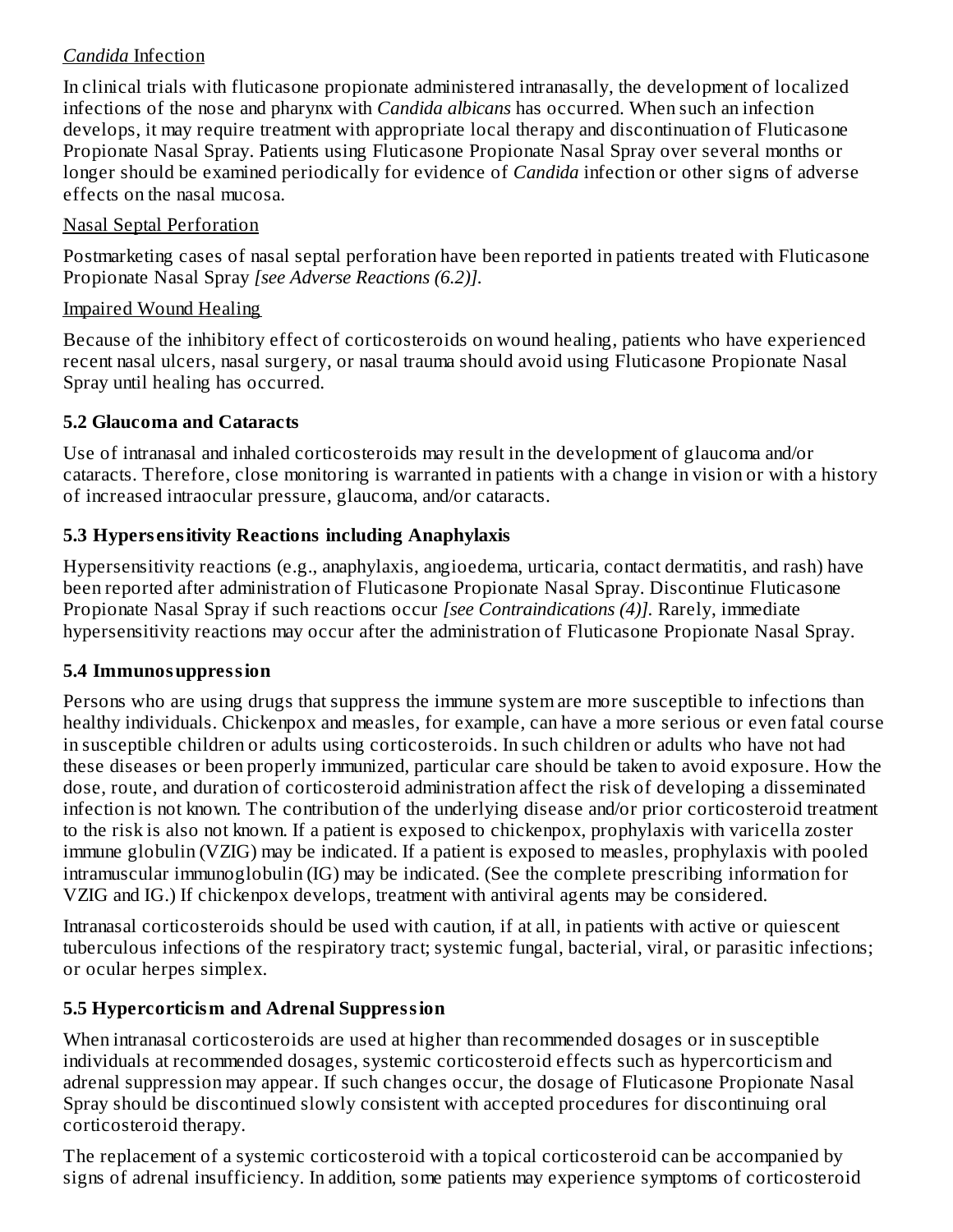withdrawal (e.g., joint and/or muscular pain, lassitude, depression). Patients previously treated for prolonged periods with systemic corticosteroids and transferred to topical corticosteroids should be carefully monitored for acute adrenal insufficiency in response to stress. In patients who have asthma or other clinical conditions requiring long-term systemic corticosteroid treatment, rapid decreases in systemic corticosteroid dosages may cause a severe exacerbation of their symptoms.

### **5.6 Drug Interactions with Strong Cytochrome P450 3A4 Inhibitors**

The use of strong cytochrome P450 3A4 (CYP3A4) inhibitors (e.g., ritonavir, atazanavir, clarithromycin, indinavir, itraconazole, nefazodone, nelfinavir, saquinavir, ketoconazole, telithromycin, conivaptan, lopinavir, nefazodone, voriconazole) with Fluticasone Propionate Nasal Spray is not recommended because increased systemic corticosteroid adverse effects may occur *[see Drug Interactions (7.1), Clinical Pharmacology (12.3)].*

## **5.7 Effect on Growth**

Intranasal corticosteroids may cause a reduction in growth velocity when administered to pediatric patients *[see Use in Specific Populations (8.4)].* Monitor the growth routinely of pediatric patients receiving Fluticasone Propionate Nasal Spray. To minimize the systemic effects of intranasal corticosteroids, including Fluticasone Propionate Nasal Spray, titrate each patient's dose to the lowest dosage that effectively controls his/her symptoms *[see Dosage and Administration (2), Use in Specific Populations (8.4)].*

## **6 ADVERSE REACTIONS**

Systemic and local corticosteroid use may result in the following:

- Epistaxis, nasal ulceration, *Candida albicans* infection, nasal septal perforation, and impaired wound healing *[see Warnings and Precautions (5.1)]*
- Cataracts and glaucoma *[see Warnings and Precautions (5.2)]*
- Immunosuppression *[see Warnings and Precautions (5.4)]*
- Hypercorticism and adrenal suppression *[see Warnings and Precautions (5.5)]*
- Effect on growth *[see Warnings and Precautions (5.7)]*

## **6.1 Clinical Trials Experience**

Because clinical trials are conducted under widely varying conditions, adverse reaction rates observed in the clinical trials of a drug cannot be directly compared with rates in the clinical trials of another drug and may not reflect the rates observed in practice.

In controlled US clinical trials, more than 3,300 subjects with allergic and nonallergic rhinitis received treatment with intranasal fluticasone propionate. In general, adverse reactions in clinical trials have been primarily associated with irritation of the nasal mucous membranes, and the adverse reactions were reported with approximately the same frequency by subjects treated with placebo. Less than 2% of subjects in clinical trials discontinued because of adverse reactions; this rate was similar for vehicle placebo and active comparators.

The safety data described below are based on 7 placebo-controlled clinical trials in subjects with allergic rhinitis. The 7 trials included 536 subjects (57 girls and 108 boys aged 4 to 11 years, 137 female and 234 male adolescents and adults) treated with Fluticasone Propionate 200 mcg once daily over 2 to 4 weeks and 2 placebo-controlled clinical trials which included 246 subjects (119 female and 127 male adolescents and adults) treated with Fluticasone Propionate 200 mcg once daily over 6 months (Table 1). Also included in Table 1 are adverse reactions from 2 trials in which 167 children (45 girls and 122 boys aged 4 to 11 years) were treated with Fluticasone Propionate 100 mcg once daily for 2 to 4 weeks.

## **Table 1. Advers e Reactions with Fluticasone Propionate Nasal Spray**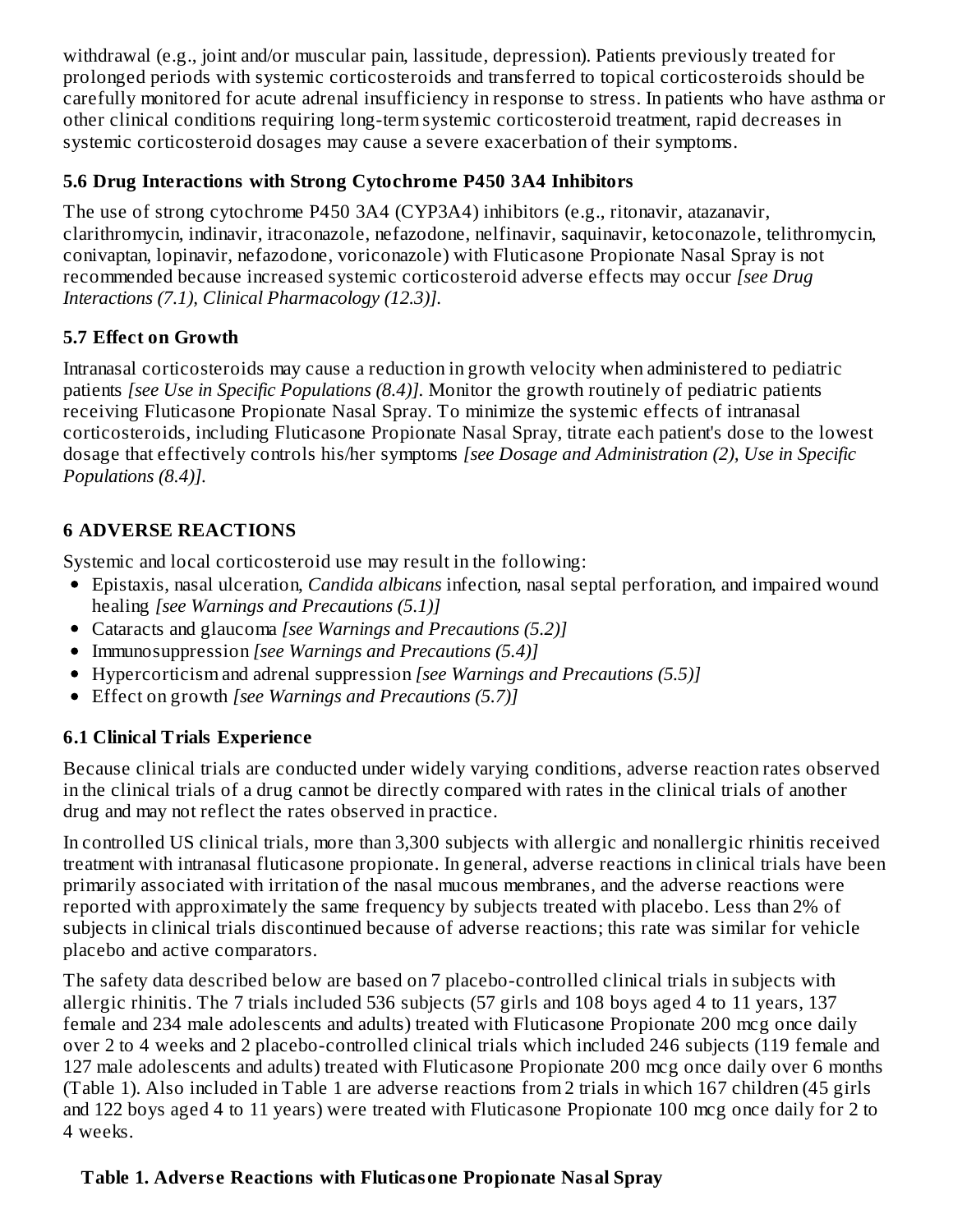| <b>Adverse Reaction</b>        | <b>Fluticas one</b><br><b>Propionate</b><br>$100$ mcg<br><b>Once Daily</b><br>$(n = 167)$<br>$\%$ | <b>Fluticas one</b><br><b>Propionate</b><br>$200$ mcg<br><b>Once Daily</b><br>$(n = 782)$<br>$\%$ | <b>Placebo</b><br>$(n = 758)$<br>$\frac{0}{0}$ |
|--------------------------------|---------------------------------------------------------------------------------------------------|---------------------------------------------------------------------------------------------------|------------------------------------------------|
| Headache                       | 6.6                                                                                               | 16.1                                                                                              | 14.6                                           |
| Pharyngitis                    | 6.0                                                                                               | 7.8                                                                                               | 7.2                                            |
| Epistaxis                      | 6.0                                                                                               | 6.9                                                                                               | 5.4                                            |
| Nasal burning/nasal irritation | 2.4                                                                                               | 3.2                                                                                               | 2.6                                            |
| Nausea/vomiting                | 4.8                                                                                               | 2.6                                                                                               | 2.0                                            |
| Asthma symptoms                | 7.2                                                                                               | 3.3                                                                                               | 2.9                                            |
| Cough                          | 3.6                                                                                               | 3.8                                                                                               | 2.8                                            |

#### **with >3% Incidence and More Common than Placebo in Subjects ≥4 Years with Allergic Rhinitis**

Other adverse reactions with Fluticasone Propionate Nasal Spray observed with an incidence less than or equal to 3% but greater than or equal to 1% and more common than with placebo included: blood in nasal mucus, runny nose, abdominal pain, diarrhea, fever, flu-like symptoms, aches and pains, dizziness, and bronchitis.

### **6.2 Postmarketing Experience**

In addition to adverse events reported from clinical trials, the following adverse events have been identified during postapproval use of intranasal fluticasone propionate. Because these reactions are reported voluntarily from a population of uncertain size, it is not always possible to reliably estimate their frequency or establish a causal relationship to drug exposure. These events have been chosen for inclusion due to either their seriousness, frequency of reporting, or causal connection to fluticasone propionate or a combination of these factors.

### General Disorders and Administration Site Conditions

Hypersensitivity reactions, including angioedema, skin rash, edema of the face and tongue, pruritus, urticaria, bronchospasm, wheezing, dyspnea, and anaphylaxis/anaphylactoid reactions, which in rare instances were severe.

### Ear and Labyrinth Disorders

Alteration or loss of sense of taste and/or smell and, rarely, nasal septal perforation, nasal ulcer, sore throat, throat irritation and dryness, cough, hoarseness, and voice changes.

### Eye Disorders

Dryness and irritation, conjunctivitis, blurred vision, glaucoma, increased intraocular pressure, and cataracts.

Cases of growth suppression have been reported for intranasal corticosteroids, including Fluticasone Propionate *[see Warnings and Precautions (5.7)].*

## **7 DRUG INTERACTIONS**

### **7.1 Inhibitors of Cytochrome P450 3A4**

Fluticasone propionate is a substrate of CYP3A4. The use of strong CYP3A4 inhibitors (e.g., ritonavir, atazanavir, clarithromycin, indinavir, itraconazole, nefazodone, nelfinavir, saquinavir, ketoconazole, telithromycin, conivaptan, lopinavir, nefazodone, voriconazole) with Fluticasone Propionate Nasal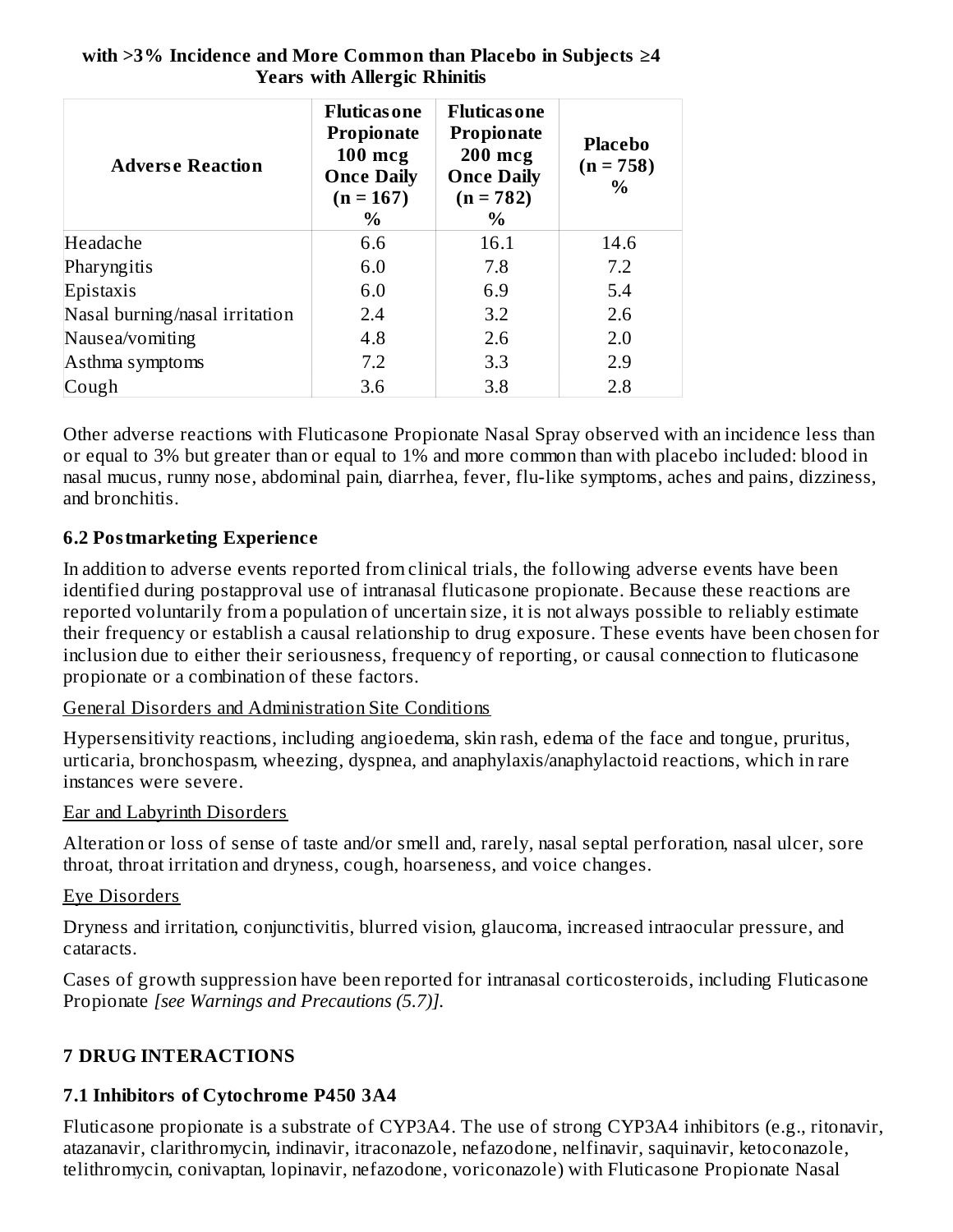Spray is not recommended because increased systemic corticosteroid adverse effects may occur.

### Ritonavir

A drug interaction trial with fluticasone propionate aqueous nasal spray in healthy subjects has shown that ritonavir (a strong CYP3A4 inhibitor) can significantly increase plasma fluticasone propionate exposure, resulting in significantly reduced serum cortisol concentrations *[see Clinical Pharmacology (12.3)].* During postmarketing use, there have been reports of clinically significant drug interactions in patients receiving fluticasone propionate products, including Fluticasone Propionate Nasal Spray, USP 50 mcg per spray, with ritonavir, resulting in systemic corticosteroid effects including Cushing's syndrome and adrenal suppression.

## Ketoconazole

Coadministration of orally inhaled fluticasone propionate (1,000 mcg) and ketoconazole (200 mg once daily) resulted in a 1.9-fold increase in plasma fluticasone propionate exposure and a 45% decrease in plasma cortisol area under the curve (AUC), but had no effect on urinary excretion of cortisol.

## **8 USE IN SPECIFIC POPULATIONS**

## **8.1 Pregnancy**

## Teratogenic Effects

Pregnancy Category C. There are no adequate and well-controlled trials with Fluticasone Propionate Nasal Spray in pregnant women. Corticosteroids have been shown to be teratogenic in laboratory animals when administered systemically at relatively low dosage levels. Because animal reproduction studies are not always predictive of human response, Fluticasone Propionate Nasal Spray should be used during pregnancy only if the potential benefit justifies the potential risk to the fetus. Women should be advised to contact their physicians if they become pregnant while taking Fluticasone Propionate Nasal Spray.

Mice and rats at fluticasone propionate doses approximately 1 and 4 times, respectively, the maximum recommended human daily intranasal dose (MRHDID) for adults (on a mg/m<sup>2</sup> basis at maternal subcutaneous doses of 45 and 100 mcg/kg/day, respectively) showed fetal toxicity characteristic of potent corticosteroid compounds, including embryonic growth retardation, omphalocele, cleft palate, and retarded cranial ossification. No teratogenicity was seen in rats at doses up to 3 times the MRHDID (on a mg/m<sup>2</sup> basis at maternal inhalation doses up to 68.7 mcg/kg/day).

In rabbits, fetal weight reduction and cleft palate were observed at a fluticasone propionate dose approximately 0.3 times the MRHDID for adults (on a mg/m<sup>2</sup> basis at a maternal subcutaneous dose of 4 mcg/kg/day). However, no teratogenic effects were reported at fluticasone propionate doses up to approximately 20 times the MRHDID for adults (on a mg/m<sup>2</sup> basis at a maternal oral dose up to 300 mcg/kg/day). No fluticasone propionate was detected in the plasma in this study, consistent with the established low bioavailability following oral administration *[see Clinical Pharmacology (12.3)].*

Fluticasone propionate crossed the placenta following subcutaneous administration to mice and rats and oral administration to rabbits.

Experience with oral corticosteroids since their introduction in pharmacologic, as opposed to physiologic, doses suggests that rodents are more prone to teratogenic effects from corticosteroids than humans. In addition, because there is a natural increase in corticosteroid production during pregnancy, most women will require a lower exogenous corticosteroid dose and many will not need corticosteroid treatment during pregnancy.

### Nonteratogenic Effects

Hypoadrenalism may occur in infants born of mothers receiving corticosteroids during pregnancy. Such infants should be carefully monitored.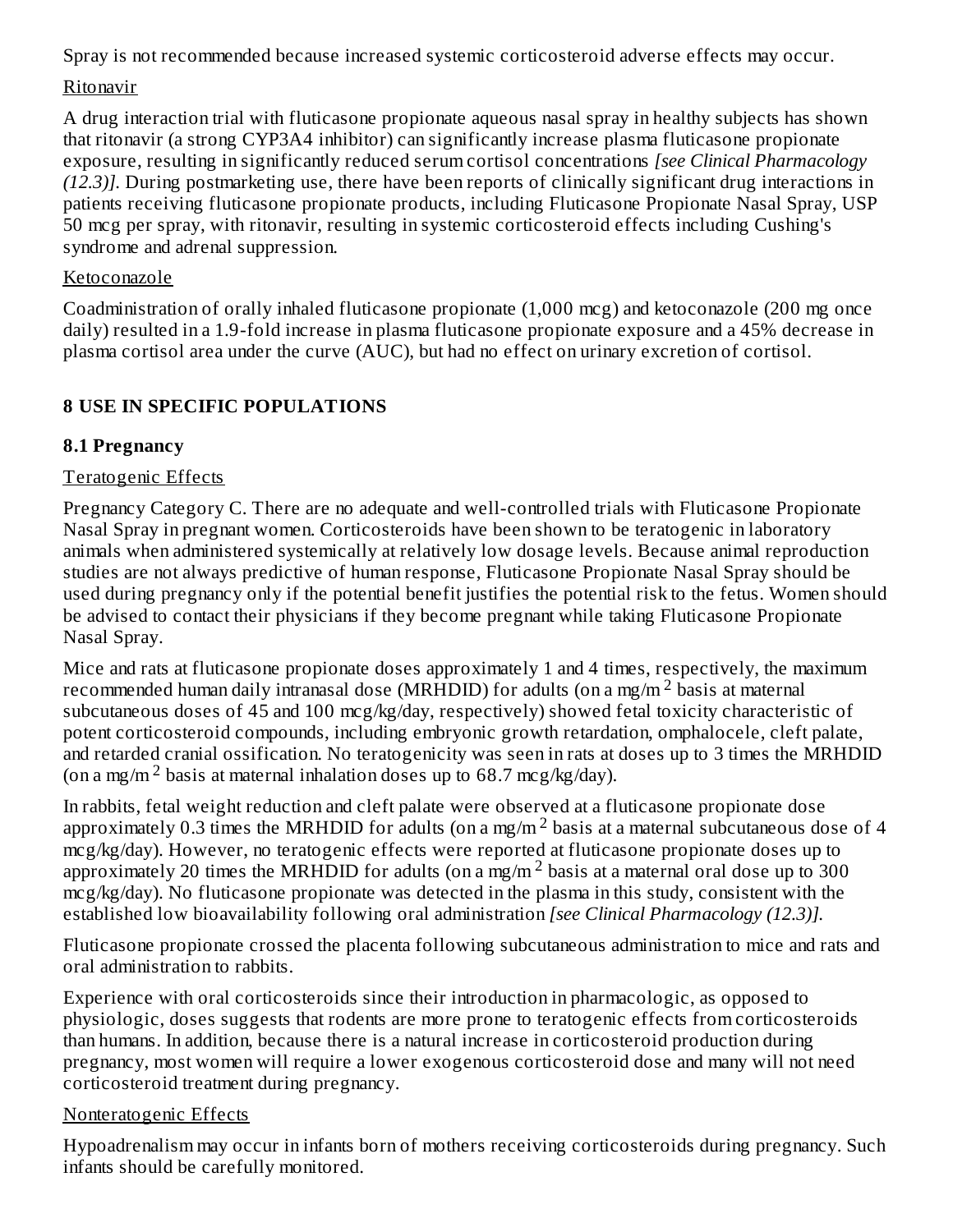#### **8.3 Nursing Mothers**

It is not known whether fluticasone propionate is excreted in human breast milk. However, other corticosteroids have been detected in human milk. Subcutaneous administration to lactating rats of tritiated fluticasone propionate at a dose approximately 0.4 times the MRHDID for adults on a mg/m  $^2$ basis resulted in measurable radioactivity in milk.

Since there are no data from controlled trials on the use of intranasal Fluticasone Propionate Nasal Spray by nursing mothers, caution should be exercised when Fluticasone Propionate Nasal Spray is administered to a nursing woman.

### **8.4 Pediatric Us e**

The safety and effectiveness of Fluticasone Propionate Nasal Spray in children aged 4 years and older have been established *[see Adverse Reactions (6.1), Clinical Pharmacology (12.3)]* . Six hundred fifty (650) subjects aged 4 to 11 years and 440 subjects aged 12 to 17 years were studied in US clinical trials with fluticasone propionate nasal spray. The safety and effectiveness of Fluticasone Propionate Nasal Spray in children younger than 4 years have not been established.

### Effects on Growth

Controlled clinical trials have shown that intranasal corticosteroids may cause a reduction in growth velocity when administered to pediatric patients. This effect was observed in the absence of laboratory evidence of hypothalamic-pituitary-adrenal (HPA) axis suppression, suggesting that growth velocity is a more sensitive indicator of systemic corticosteroid exposure in pediatric patients than some commonly used tests of HPA axis function. The long-term effects of this reduction in growth velocity associated with intranasal corticosteroids, including the impact on final adult height, are unknown. The potential for "catch-up" growth following discontinuation of treatment with intranasal corticosteroids has not been adequately studied. The growth of pediatric patients receiving intranasal corticosteroids, including Fluticasone Propionate Nasal Spray, should be monitored routinely (e.g., via stadiometry). The potential growth effects of prolonged treatment should be weighed against the clinical benefits obtained and the risks associated with alternative therapies. To minimize the systemic effects of intranasal corticosteroids, including Fluticasone Propionate Nasal Spray, each patient's dosage should be titrated to the lowest dosage that effectively controls his/her symptoms.

A 1-year placebo-controlled trial was conducted in 150 pediatric subjects (aged 3 to 9 years) to assess the effect of Fluticasone Propionate Nasal Spray (single daily dose of 200 mcg) on growth velocity. From the primary population receiving Fluticasone Propionate Nasal Spray ( $n = 56$ ) and placebo ( $n =$ 52), the point estimate for growth velocity with Fluticasone Propionate Nasal Spray was 0.14 cm/year lower than placebo (95% CI: -0.54, 0.27 cm/year). Thus, no statistically significant effect on growth was noted compared with placebo. No evidence of clinically relevant changes in HPA axis function or bone mineral density was observed as assessed by 12-hour urinary cortisol excretion and dual-energy x-ray absorptiometry, respectively.

The potential for Fluticasone Propionate Nasal Spray to cause growth suppression in susceptible patients or when given at higher than recommended dosages cannot be ruled out.

### **8.5 Geriatric Us e**

A limited number of subjects aged 65 years and older ( $n = 129$ ) or 75 years and older ( $n = 11$ ) have been treated with Fluticasone Propionate Nasal Spray in clinical trials. While the number of subjects is too small to permit separate analysis of efficacy and safety, the adverse reactions reported in this population were similar to those reported by younger patients. In general, dose selection for an elderly patient should be cautious, usually starting at the low end of the dosing range, reflecting the greater frequency of decreased hepatic, renal, or cardiac function, and of concomitant disease or other drug therapy.

### **8.6 Hepatic Impairment**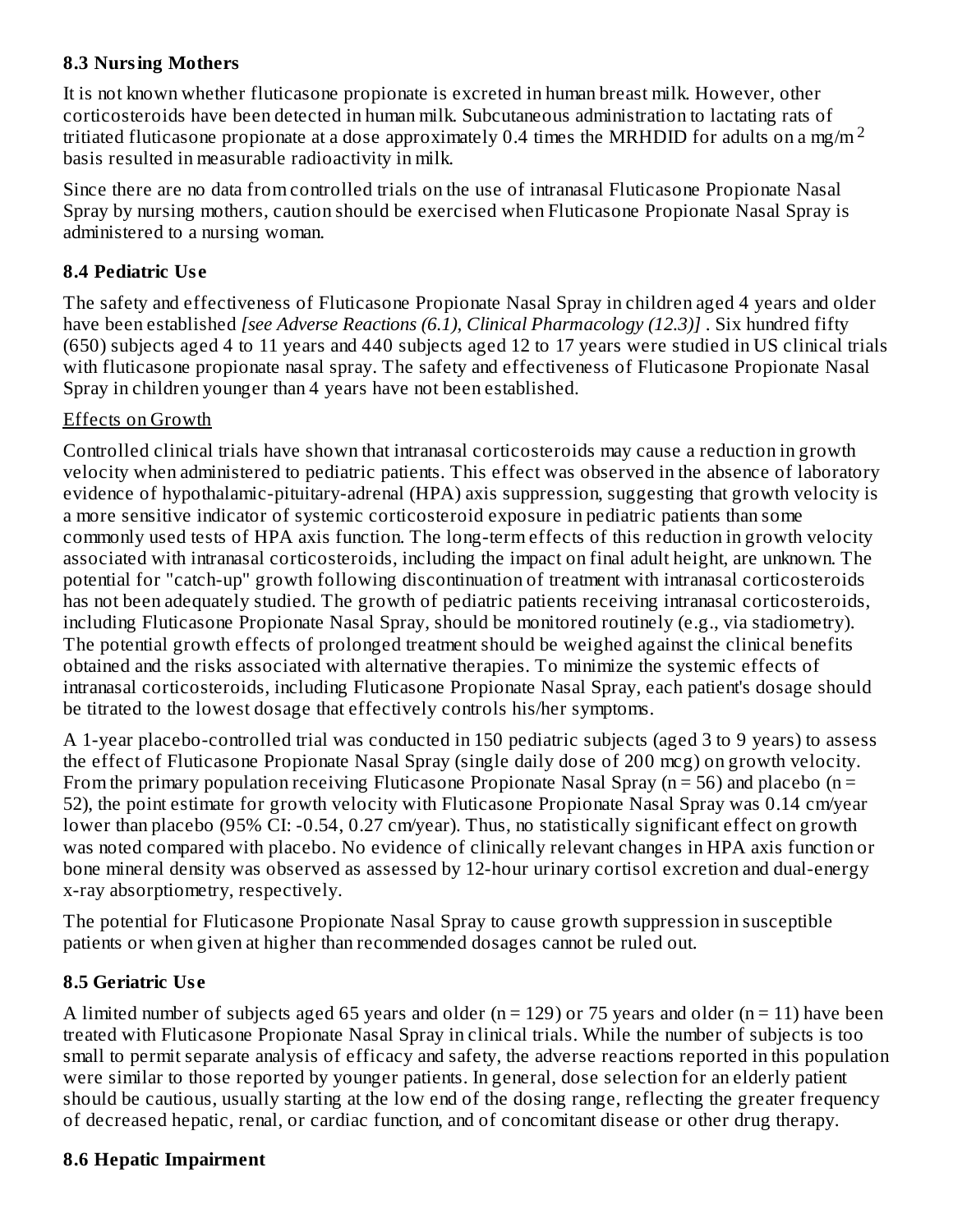Formal pharmacokinetic trials using Fluticasone Propionate Nasal Spray have not been conducted in subjects with hepatic impairment. Since fluticasone propionate is predominantly cleared by hepatic metabolism, impairment of liver function may lead to accumulation of fluticasone propionate in plasma. Therefore, patients with hepatic disease should be closely monitored.

#### **8.7 Renal Impairment**

Formal pharmacokinetic trials using Fluticasone Propionate Nasal Spray have not been conducted in subjects with renal impairment.

## **10 OVERDOSAGE**

Chronic overdosage may result in signs/symptoms of hypercorticism *[see Warnings and Precautions (5.5)].* Intranasal administration of 2 mg (10 times the recommended dose) of fluticasone propionate twice daily for 7 days was administered to healthy human volunteers. Adverse events reported with fluticasone propionate were similar to placebo, and no clinically significant abnormalities in laboratory safety tests were observed. Single oral doses up to 16 mg have been studied in human volunteers with no acute toxic effects reported. Repeat oral doses up to 80 mg daily for 10 days in volunteers and repeat oral doses up to 10 mg daily for 14 days in patients were well tolerated. Adverse reactions were of mild or moderate severity, and incidences were similar in active and placebo treatment groups. Acute overdosage with this dosage form is unlikely since 1 bottle of Fluticasone Propionate Nasal Spray contains approximately 8 mg of fluticasone propionate.

## **11 DESCRIPTION**

The active component of Fluticasone Propionate Nasal Spray is fluticasone propionate, a corticosteroid having the chemical name *S*-(fluoromethyl)6α,9-difluoro-11β,17-dihydroxy-16α-methyl-3-oxoandrosta-1,4-diene-17β-carbothioate, 17-propionate and the following chemical structure:



Fluticasone propionate is a white powder with a molecular weight of 500.6, and the empirical formula is C  $_{25}$ H  $_{31}$ F  $_{3}$ O  $_{5}$ S. It is practically insoluble in water, freely soluble in dimethyl sulfoxide and dimethylformamide, and slightly soluble in methanol and 95% ethanol.

Fluticasone Propionate Nasal Spray, 50 mcg is an aqueous suspension of microfine fluticasone propionate for topical administration to the nasal mucosa by means of a metering, atomizing spray pump. Fluticasone Propionate Nasal Spray also contains microcrystalline cellulose and carboxymethylcellulose sodium, dextrose, 0.02% w/w benzalkonium chloride, polysorbate 80, and 0.25% w/w phenylethyl alcohol, and has a pH between 5 and 7.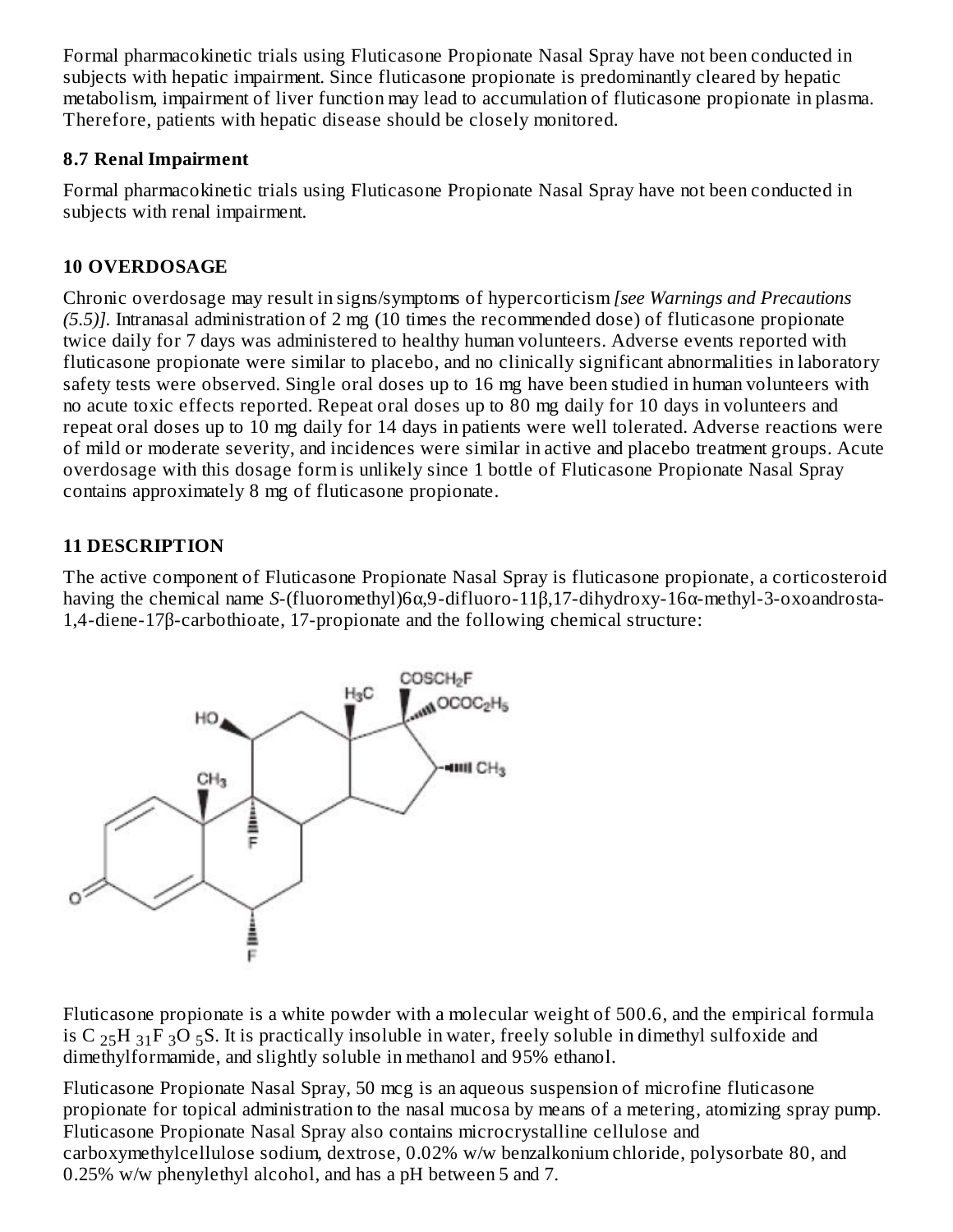After initial priming, each actuation delivers 50 mcg of fluticasone propionate in 100 mg of formulation through the nasal adapter.

## **12 CLINICAL PHARMACOLOGY**

### **12.1 Mechanism of Action**

Fluticasone propionate is a synthetic trifluorinated corticosteroid with anti-inflammatory activity. Fluticasone propionate has been shown *in vitro* to exhibit a binding affinity for the human glucocorticoid receptor that is 18 times that of dexamethasone, almost twice that of beclomethasone-17 monopropionate (BMP), the active metabolite of beclomethasone dipropionate, and over 3 times that of budesonide. Data from the McKenzie vasoconstrictor assay in man are consistent with these results. The clinical significance of these findings is unknown.

The precise mechanism through which fluticasone propionate affects rhinitis symptoms is not known. Corticosteroids have been shown to have a wide range of effects on multiple cell types (e.g., mast cells, eosinophils, neutrophils, macrophages, lymphocytes) and mediators (e.g., histamine, eicosanoids, leukotrienes, cytokines) involved in inflammation. In 7 trials in adults, Fluticasone Propionate Nasal Spray has decreased nasal mucosal eosinophils in 66% of patients (35% for placebo) and basophils in 39% of patients (28% for placebo). The direct relationship of these findings to long-term symptom relief is not known.

### **12.2 Pharmacodynamics**

### HPA Axis Effect

The potential systemic effects of Fluticasone Propionate Nasal Spray on the HPA axis were evaluated. Fluticasone Propionate Nasal Spray given as 200 mcg once daily or 400 mcg twice daily was compared with placebo or oral prednisone 7.5 or 15 mg given in the morning. Fluticasone Propionate Nasal Spray at either dosage for 4 weeks did not affect the adrenal response to 6-hour cosyntropin stimulation, while both dosages of oral prednisone significantly reduced the response to cosyntropin.

### Cardiac Electrophysiology

A study specifically designed to evaluate the effect of Fluticasone Propionate on the QT interval has not been conducted.

### **12.3 Pharmacokinetics**

The activity of Fluticasone Propionate Nasal Spray is due to the parent drug, fluticasone propionate. Due to the low bioavailability by the intranasal route, the majority of the pharmacokinetic data was obtained via other routes of administration.

### Absorption

Indirect calculations indicate that fluticasone propionate delivered by the intranasal route has an absolute bioavailability averaging less than 2%. Trials using oral dosing of labeled and unlabeled drug have demonstrated that the oral systemic bioavailability of fluticasone propionate is negligible (<1%), primarily due to incomplete absorption and presystemic metabolism in the gut and liver. After intranasal treatment of patients with rhinitis for 3 weeks, fluticasone propionate plasma concentrations were above the level of detection (50 pg/mL) only when recommended doses were exceeded and then only in occasional samples at low plasma levels.

## Distribution

Following intravenous administration, the initial disposition phase for fluticasone propionate was rapid and consistent with its high lipid solubility and tissue binding. The volume of distribution averaged 4.2 L/kg.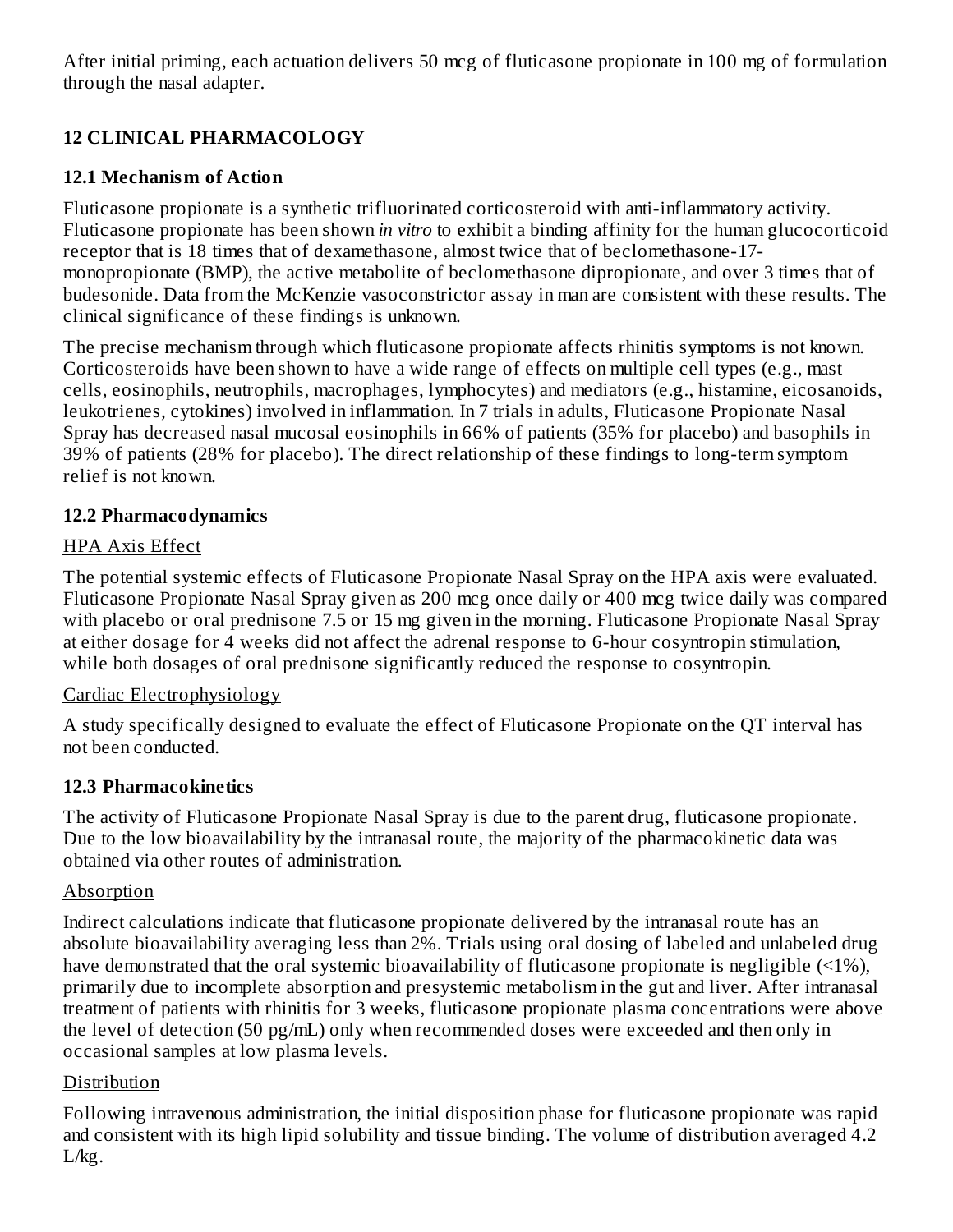The percentage of fluticasone propionate bound to human plasma proteins averaged 99%. Fluticasone propionate is weakly and reversibly bound to erythrocytes and is not significantly bound to human transcortin.

#### Elimination

Following intravenous dosing, fluticasone propionate showed polyexponential kinetics and had a terminal elimination half-life of approximately 7.8 hours. The total blood clearance of fluticasone propionate is high (average: 1,093 mL/min), with renal clearance accounting for less than 0.02% of the total.

*Metabolism:* The only circulating metabolite detected in man is the 17β-carboxylic acid derivative of fluticasone propionate, which is formed through the CYP3A4 pathway. This metabolite had less affinity (approximately 1/2,000) than the parent drug for the glucocorticoid receptor of human lung cytosol *in vitro* and negligible pharmacological activity in animal studies. Other metabolites detected *in vitro* using cultured human hepatoma cells have not been detected in man.

*Excretion:* Less than 5% of a radiolabeled oral dose was excreted in the urine as metabolites, with the remainder excreted in the feces as parent drug and metabolites.

#### Special Populations

Fluticasone propionate nasal spray was not studied in any special populations, and no gender-specific pharmacokinetic data have been obtained.

#### Drug Interactions

*Inhibitors of Cytochrome P450 3A4: Ritonavir:* Fluticasone propionate is a substrate of CYP3A4. Coadministration of fluticasone propionate and the strong CYP3A4 inhibitor, ritonavir, is not recommended based upon a multiple-dose, crossover drug interaction trial in 18 healthy subjects. Fluticasone propionate aqueous nasal spray (200 mcg once daily) was coadministered for 7 days with ritonavir (100 mg twice daily). Plasma fluticasone propionate concentrations following fluticasone propionate aqueous nasal spray alone were undetectable (<10 pg/mL) in most subjects, and when concentrations were detectable, peak levels (C  $_{\rm max}$ ) averaged 11.9 pg/mL (range: 10.8 to 14.1 pg/mL) and AUC  $_{(0-\tau)}$  averaged 8.43 pg•h/mL (range: 4.2 to 18.8 pg•h/mL). Fluticasone propionate C  $_{\rm max}$  and AUC  $_{(0-\tau)}$  increased to 318 pg/mL (range: 110 to 648 pg/mL) and 3,102.6 pg•h/mL (range: 1,207.1 to 5,662.0 pg•h/mL), respectively, after coadministration of ritonavir with fluticasone propionate aqueous nasal spray. This significant increase in plasma fluticasone propionate exposure resulted in a significant decrease (86%) in serum cortisol AUC.

*Ketoconazole:* Coadministration of orally inhaled fluticasone propionate (1,000 mcg) and ketoconazole (200 mg once daily) resulted in a 1.9-fold increase in plasma fluticasone propionate exposure and a 45% decrease in plasma cortisol AUC, but had no effect on urinary excretion of cortisol.

*Erythromycin:* In a multiple-dose drug interaction study, coadministration of orally inhaled fluticasone propionate (500 mcg twice daily) and erythromycin (333 mg 3 times daily) did not affect fluticasone propionate pharmacokinetics.

### **13 NONCLINICAL TOXICOLOGY**

#### **13.1 Carcinogenesis, Mutagenesis, Impairment of Fertility**

Fluticasone propionate demonstrated no tumorigenic potential in mice at oral doses up to 1,000 mcg/kg (approximately 20 times the MRHDID in adults and approximately 10 times the MRHDID in children on a mcg/m<sup>2</sup> basis) for 78 weeks or in rats at inhalation doses up to 57 mcg/kg (approximately 2 times the MRHDID in adults and approximately equivalent to the MRHDID in children on a mcg/m<sup>2</sup> basis) for 104 weeks.

Fluticasone propionate did not induce gene mutation in prokaryotic or eukaryotic cells *in vitro*. No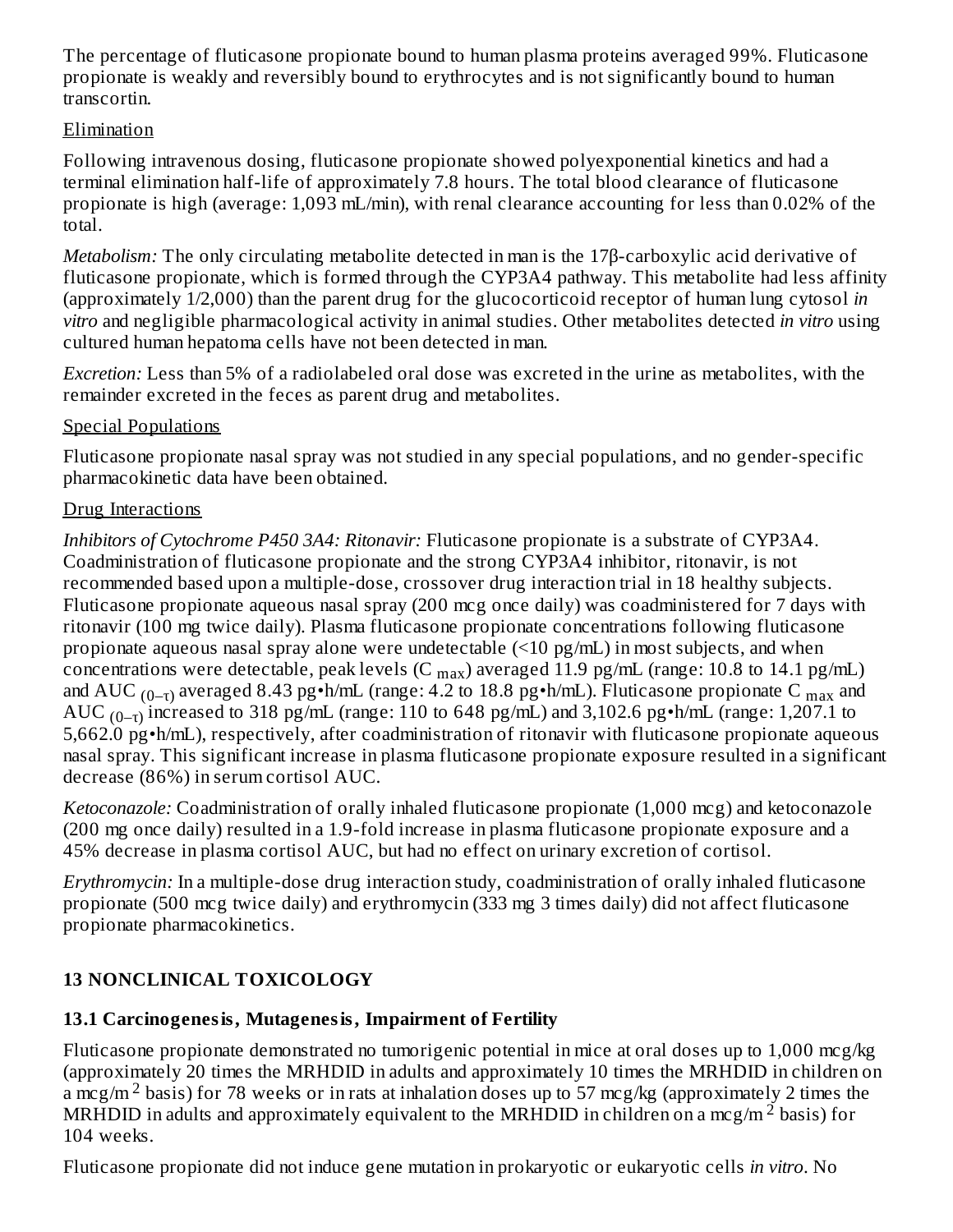significant clastogenic effect was seen in cultured human peripheral lymphocytes *in vitro* or in the mouse micronucleus test.

No evidence of impairment of fertility was observed in male and female rats at subcutaneous doses up to 50 mcg/kg (approximately 2 times the MRHDID in adults on a mcg/m<sup>2</sup> basis). Prostate weight was significantly reduced at a subcutaneous dose of 50 mcg/kg.

### **14 CLINICAL STUDIES**

Perennial Nonallergic Rhinitis: Three randomized, double-blind, parallel-group, vehicle placebocontrolled trials were conducted in 1,191 subjects to investigate regular use of Fluticasone Propionate Nasal Spray in subjects with perennial nonallergic rhinitis. These trials evaluated subject-rated total nasal symptom scores (TNSS) that included nasal obstruction, postnasal drip, rhinorrhea in subjects treated for 28 days of double-blind therapy and in 1 of the 3 trials for 6 months of open-label treatment. Two of these trials demonstrated that subjects treated with Fluticasone Propionate Nasal Spray (100 mcg twice daily) exhibited statistically significant decreases in TNSS compared with subjects treated with vehicle.

#### **16 HOW SUPPLIED/STORAGE AND HANDLING**

Fluticasone Propionate Nasal Spray, 50 mcg is supplied in an amber glass bottle fitted with a white metering atomizing pump, white nasal adapter, and transparent dust cap in a box of 1 (NDC 68071-1638- 5) with FDA-approved Patient Labeling (see Patient Instructions for Use for proper actuation of the device). Each bottle contains a net fill weight of 16 g and will provide 120 actuations. Each actuation delivers 50 mcg of fluticasone propionate in 100 mg of formulation through the nasal adapter. The correct amount of medication in each spray cannot be assured after 120 sprays even though the bottle is not completely empty. The bottle should be discarded when the labeled number of actuations has been used.

#### **Store between 4° and 30°C (39° and 86°F).**

### **17 PATIENT COUNSELING INFORMATION**

*Advise the patient to read the FDA-approved patient labeling (Patient Information and Instructions for Use).*

#### Local Nasal Effects

Inform patients that treatment with Fluticasone Propionate Nasal Spray may lead to adverse reactions, which include epistaxis and nasal ulceration. *Candida* infection may also occur with treatment with Fluticasone Propionate Nasal Spray. In addition, Fluticasone Propionate Nasal Spray has been associated with nasal septal perforation and impaired wound healing. Patients who have experienced recent nasal ulcers, nasal surgery, or nasal trauma should not use Fluticasone Propionate Nasal Spray until healing has occurred *[see Warnings and Precautions (5.1)].*

#### Glaucoma and Cataracts

Inform patients that glaucoma and cataracts are associated with nasal and inhaled corticosteroid use. Advise patients to notify their healthcare providers if a change in vision is noted while using Fluticasone Propionate Nasal Spray *[see Warnings and Precautions (5.2)].*

#### Hypersensitivity Reactions, including Anaphylaxis

Inform patients that hypersensitivity reactions, including anaphylaxis, angioedema, urticaria, contact dermatitis, and rash, may occur after administration of Fluticasone Propionate Nasal Spray. If such reactions occur, patients should discontinue use of Fluticasone Propionate Nasal Spray *[see Warnings and Precautions (5.3)].*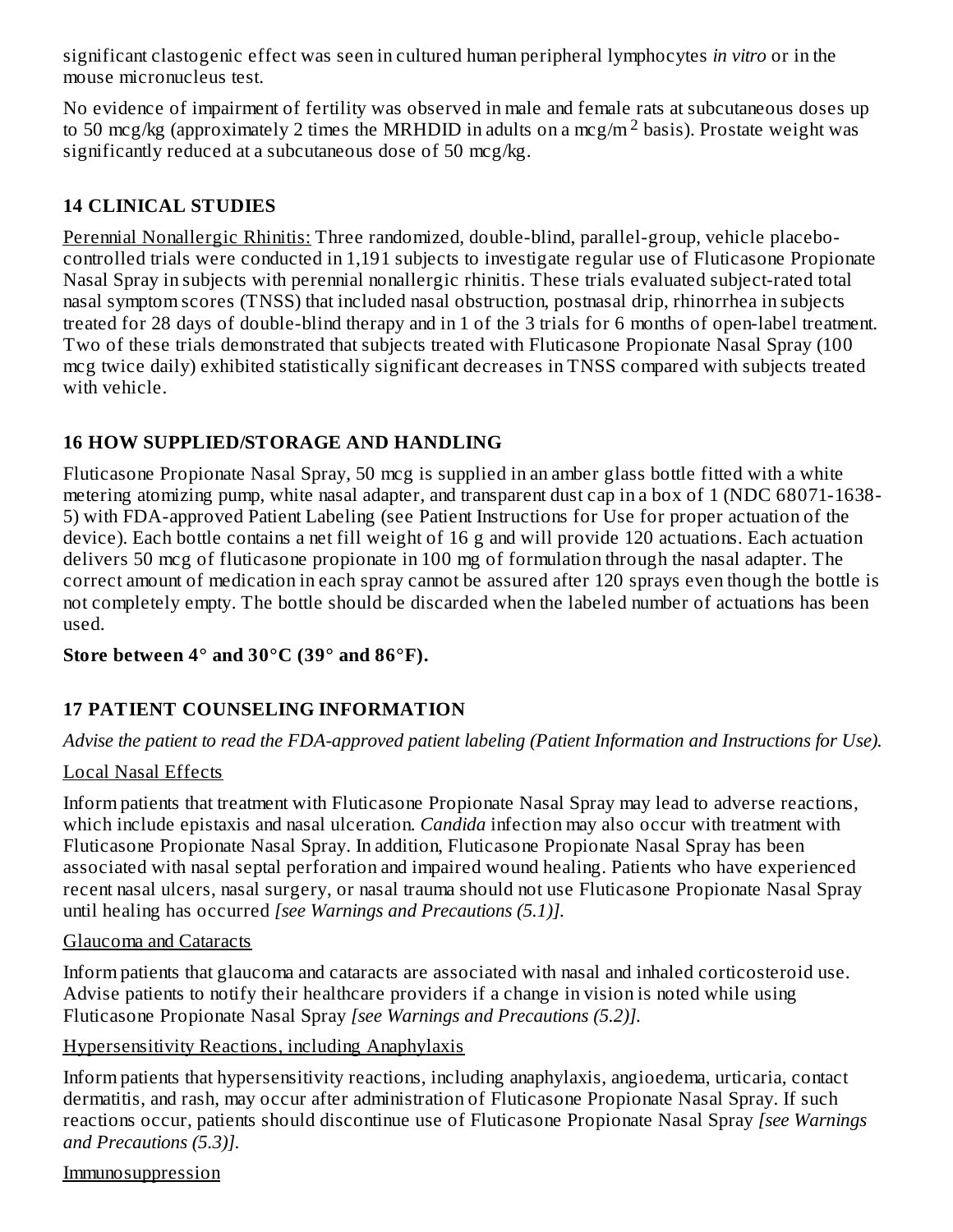Warn patients who are on immunosuppressant doses of corticosteroids to avoid exposure to chickenpox or measles and if they are exposed to consult their healthcare provider without delay. Inform patients of potential worsening of existing tuberculosis; fungal, bacterial, viral, or parasitic infections; or ocular herpes simplex *[see Warnings and Precautions (5.4)].*

#### Reduced Growth Velocity

Advise parents that Fluticasone Propionate Nasal Spray may cause a reduction in growth velocity when administered to pediatric patients. Physicians should closely follow the growth of children and adolescents taking corticosteroids by any route *[see Warnings and Precautions (5.7), Pediatric Use (8.4)].*

#### Use Daily for Best Effect

Inform patients that they should use Fluticasone Propionate Nasal Spray on a regular basis. Fluticasone Propionate Nasal Spray, like other corticosteroids, does not have an immediate effect on rhinitis symptoms. Maximum benefit may not be reached for several days. Patients should not increase the prescribed dosage but should contact their healthcare providers if symptoms do not improve or if the condition worsens.

#### Keep Spray Out of Eyes and Mouth

Inform patients to avoid spraying Fluticasone Propionate Nasal Spray in their eyes and mouth.

Product No.: 7264

**Manufactured For: Wockhardt USA, LLC Parsippany, NJ 07054**

**Manufactured By: Morton Grove Pharmaceuticals, Inc. Morton Grove, IL 60053**

27264 REV. 03/16

#### **Patient Information Fluticasone Propionate Nasal Spray, USP 50 mcg per spray**

Read the Patient Information that comes with Fluticasone Propionate Nasal Spray before you start using it and each time you get a refill. There may be new information. This Patient Information does not take the place of talking to your healthcare provider about your medical condition or treatment.

#### **What is Fluticasone Propionate Nasal Spray?**

Fluticasone Propionate Nasal Spray is a prescription medicine used to treat non-allergy nasal symptoms such as runny nose, stuffy nose, sneezing, and nasal itching in adults and children aged 4 years and older.

It is not known if Fluticasone Propionate Nasal Spray is safe and effective in children younger than 4 years of age.

### **Who should not us e Fluticasone Propionate Nasal Spray?**

Do not use Fluticasone Propionate Nasal Spray if you are allergic to fluticasone propionate or any of the ingredients in Fluticasone Propionate Nasal Spray. See " What are the ingredients in Fluticasone Propionate Nasal Spray?" below for a complete list of ingredients.

### **What should I tell my healthcare provider before using Fluticasone Propionate Nasal Spray?**

**Tell your healthcare provider about all of your health conditions, including if you:**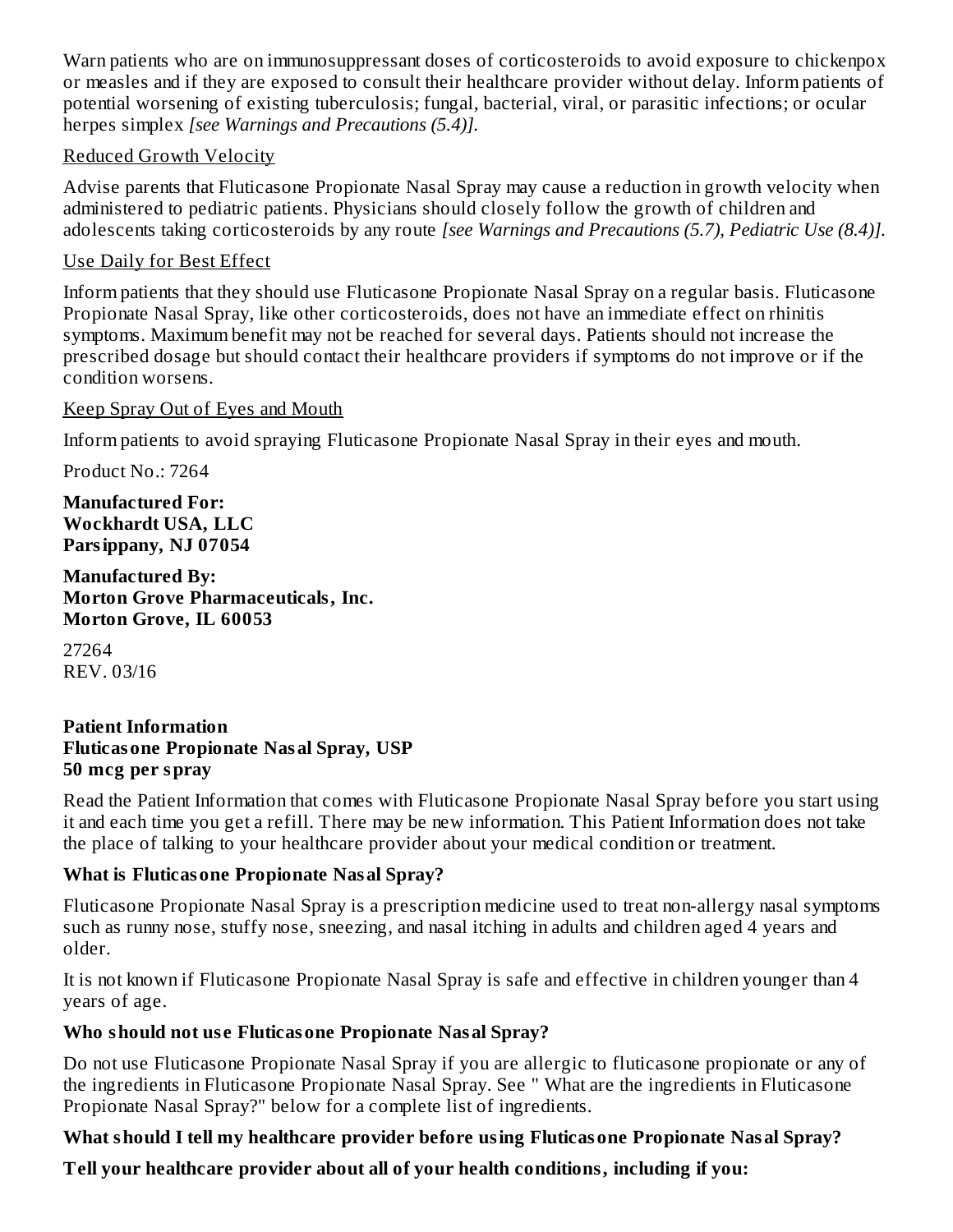- have or have had nasal sores, nasal surgery, or nasal injury.
- have eye problems, such as cataracts or glaucoma.
- have an immune system problem.
- are allergic to any of the ingredients in Fluticasone Propionate Nasal Spray, any other medicines, or food products. See **" What are the ingredients in Fluticasone Propionate Nasal Spray?"** below for a complete list of ingredients.
- have any type of viral, bacterial, or fungal infection.
- are exposed to chickenpox or measles.
- have any other medical conditions.
- are pregnant or planning to become pregnant. It is not known if Fluticasone Propionate Nasal Spray may harm your unborn baby.
- are breastfeeding or plan to breastfeed. It is not known if Fluticasone Propionate Nasal Spray passes into your breast milk and if it can harm your baby.

**Tell your healthcare provider about all the medicines you take**, including prescription and over-thecounter medicines, vitamins, and herbal supplements. Fluticasone Propionate Nasal Spray and certain other medicines may interact with each other. This may cause serious side effects. Especially, tell your healthcare provider if you take antifungal or anti-HIV medicines.

Know the medicines you take. Keep a list of them to show your healthcare provider and pharmacist when you get a new medicine.

#### **How should I us e Fluticasone Propionate Nasal Spray?**

#### **Read the step-by-step instructions for using Fluticasone Propionate Nasal Spray at the end of this Patient Information.**

- Fluticasone Propionate Nasal Spray is for use in your nose only. Do not spray it in your eyes or mouth.
- Children should use Fluticasone Propionate Nasal Spray with an adult's help, as instructed by the child's healthcare provider.
- Use Fluticasone Propionate Nasal Spray exactly as your healthcare provider tells you. Do not use Fluticasone Propionate Nasal Spray more often than prescribed.
- Fluticasone Propionate Nasal Spray may take several days of regular use for your rhinitis symptoms to get better. If your symptoms do not improve or get worse, call your healthcare provider.
- You will get the best results if you keep using Fluticasone Propionate Nasal Spray regularly each day without missing a dose. After you begin to feel better, your healthcare provider may decrease your dose. **Do not** stop using Fluticasone Propionate Nasal Spray unless your healthcare provider tells you to do so.

#### **What are the possible side effects of Fluticasone Propionate Nasal Spray? Fluticasone Propionate Nasal Spray may caus e s erious side effects, including:**

- **nos e problems**. Nose problems may include:
	- **nos e bleeds.**
	- **sores (ulcers) in your nos e.**
	- **a certain fungal infection in your nos e, mouth, and/or throat (thrush).**
	- **hole in the cartilage of your nos e (nasal s eptal perforation).** Symptoms of nasal septal perforation may include:
		- crusting in the nose
		- nose bleeds
		- runny nose
		- whistling sound when you breathe
	- **slow wound healing.** You should not use Fluticasone Propionate Nasal Spray until your nose has healed if you have a sore in your nose, have had surgery on your nose, or if your nose has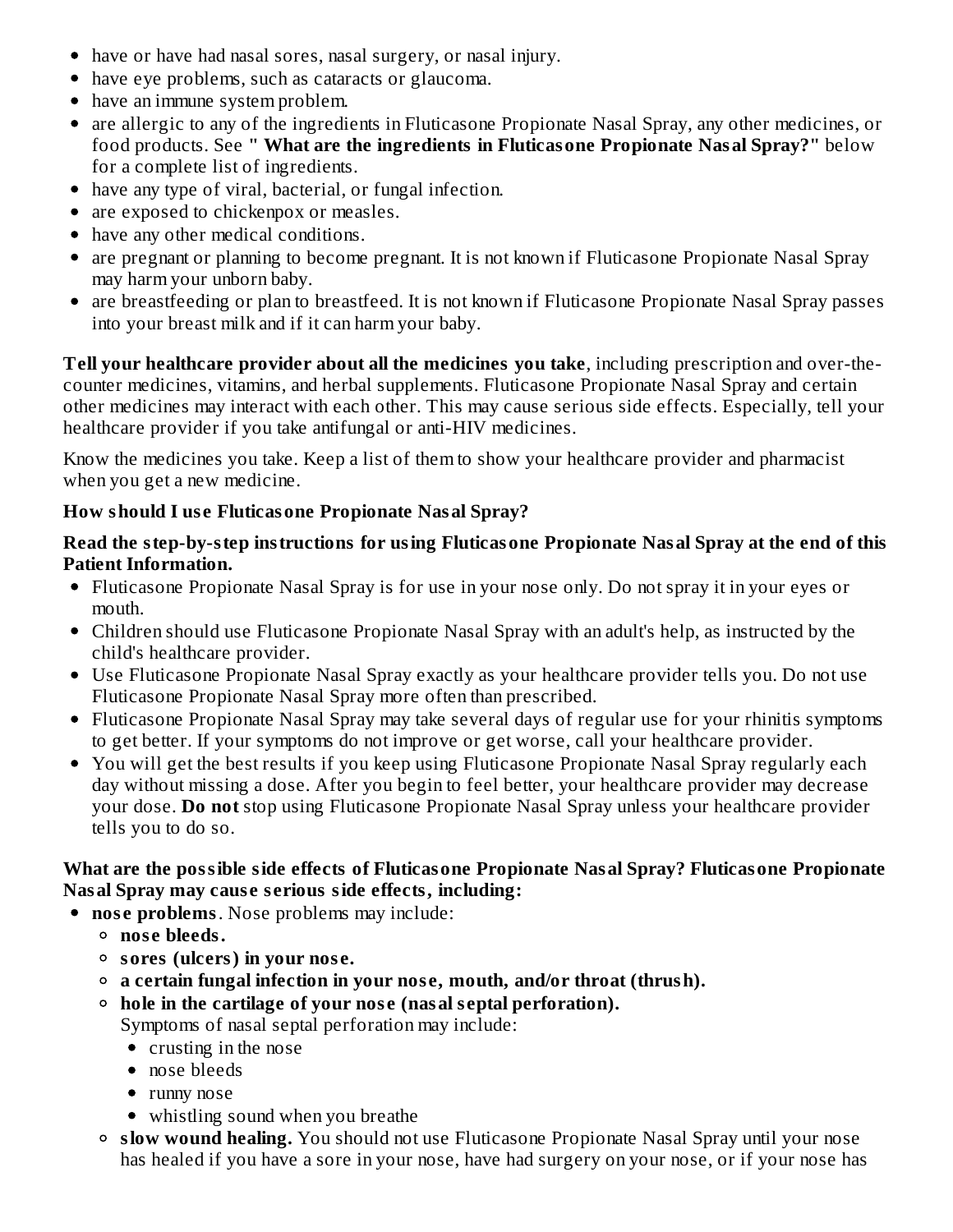been injured.

- **eye problems including glaucoma and cataracts.** You should have regular eye exams while you use Fluticasone Propionate Nasal Spray.
- **s erious allergic reactions.** Call your healthcare provider or get emergency medical care if you get any of the following signs of a serious allergic reaction:
	- o rash
	- hives
	- swelling of your face, mouth, and tongue
	- breathing problems
- **weakened immune system and increas ed chance of getting infections (immunosuppression).** Taking medicines that weaken your immune system makes you more likely to get infections and can make certain infections worse. These infections may include tuberculosis (TB), ocular herpes simplex infections, and infections caused by fungi, bacteria, viruses, and parasites. Avoid contact with people who have a contagious disease such as chickenpox or measles while using Fluticasone Propionate Nasal Spray. If you come in contact with someone who has chickenpox or measles call your healthcare provider right away.

Symptoms of an infection may include:

- fever feeling tired
- pain nausea
- aches vomiting
- chills
- **lowered steroid hormone levels (adrenal insufficiency).** Adrenal insufficiency happens when your adrenal glands do not make enough steroid hormones. This can happen when you stop taking oral corticosteroid medicines (such as prednisone) and start taking medicine containing an inhaled steroid (such as Fluticasone Propionate Nasal Spray). Symptoms of adrenal insufficiency may include:
	- feeling tired
	- lack of energy
	- weakness
	- nausea and vomiting
	- low blood pressure
- **slowed growth in children.** A child's growth should be checked often.

#### **The most common side effects of Fluticasone Propionate Nasal Spray include:**

- headache
- sore throat
- nausea and vomiting
- trouble breathing

• nose bleeds

• nose burning or itching

• cough

Tell your healthcare provider about any side effect that bothers you or does not go away.

These are not all the side effects with Fluticasone Propionate Nasal Spray. Ask your healthcare provider or pharmacist for more information.

Call your doctor for medical advice about side effects. You may report side effects to FDA at 1-800- FDA-1088.

#### **How do I store Fluticasone Propionate Nasal Spray?**

Store Fluticasone Propionate between 39°F and 86°F (4°C and 30°C).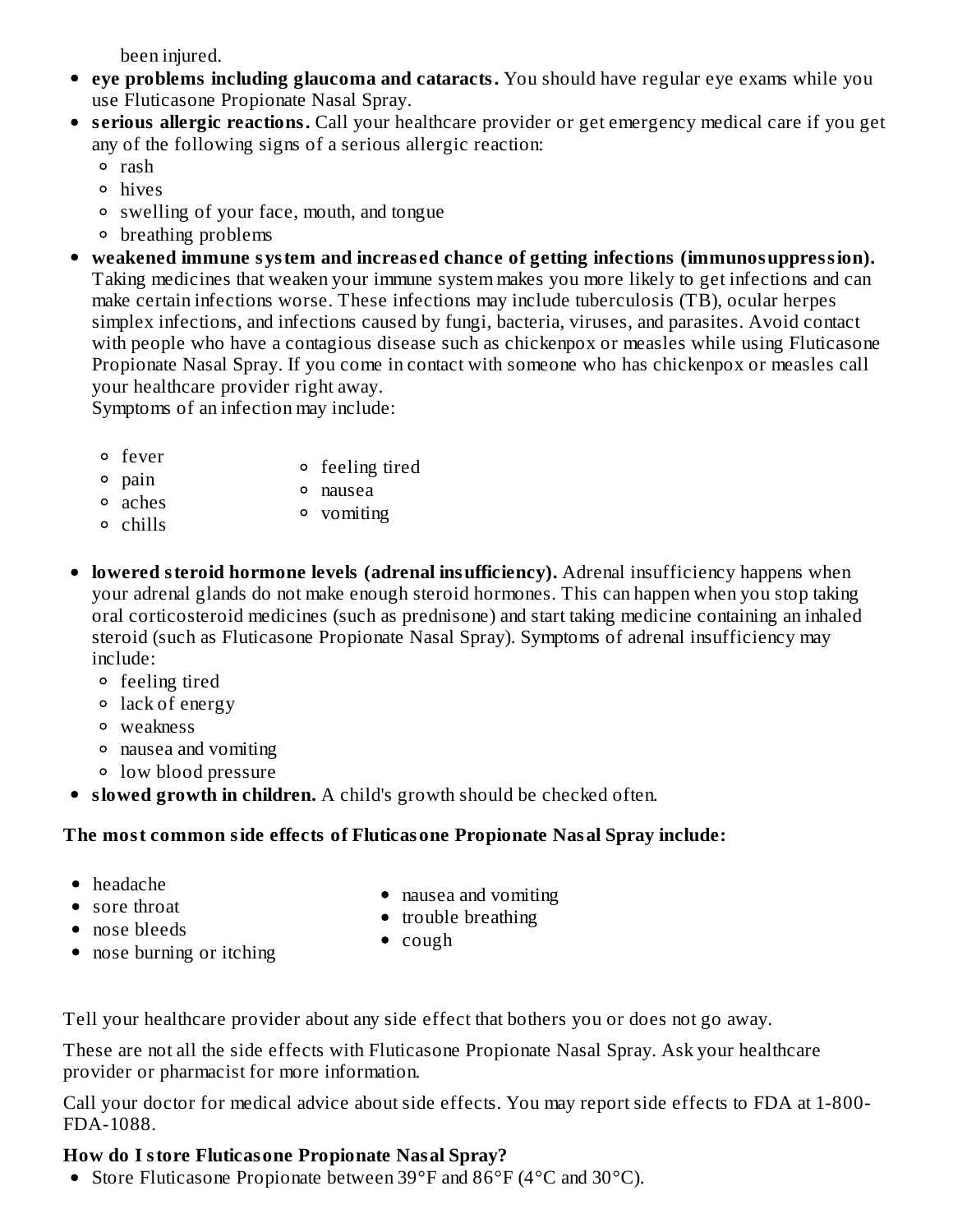#### **Keep Fluticasone Propionate Nasal Spray and all medicines out of the reach of children.**

#### **General information about the safe and effective us e of Fluticasone Propionate Nasal Spray.**

Medicines are sometimes prescribed for purposes not mentioned in a Patient Information leaflet. Do not use Fluticasone Propionate Nasal Spray for a condition for which it was not prescribed. Do not give your Fluticasone Propionate Nasal Spray to other people, even if they have the same condition that you have. It may harm them.

This Patient Information leaflet summarizes the most important information about Fluticasone Propionate Nasal Spray. If you would like more information, talk with your healthcare provider. You can ask your pharmacist or healthcare provider for information about Fluticasone Propionate Nasal Spray that was written for healthcare professionals.

For more information about Fluticasone Propionate Nasal Spray, call 1-800-346-6854.

#### **What are the ingredients in Fluticasone Propionate Nasal Spray?**

Active ingredient: fluticasone propionate.

Inactive ingredients: microcrystalline cellulose, carboxymethylcellulose sodium, dextrose, 0.02% w/w benzalkonium chloride, polysorbate 80, and 0.25% w/w phenylethyl alcohol.

#### **Instructions for Us e Fluticasone Propionate Nasal Spray USP 50 mcg per spray**

**Fluticasone Propionate Nasal Spray is for us e in your nos e only.**

**Read this information before you start using your Fluticasone Propionate Nasal Spray.**

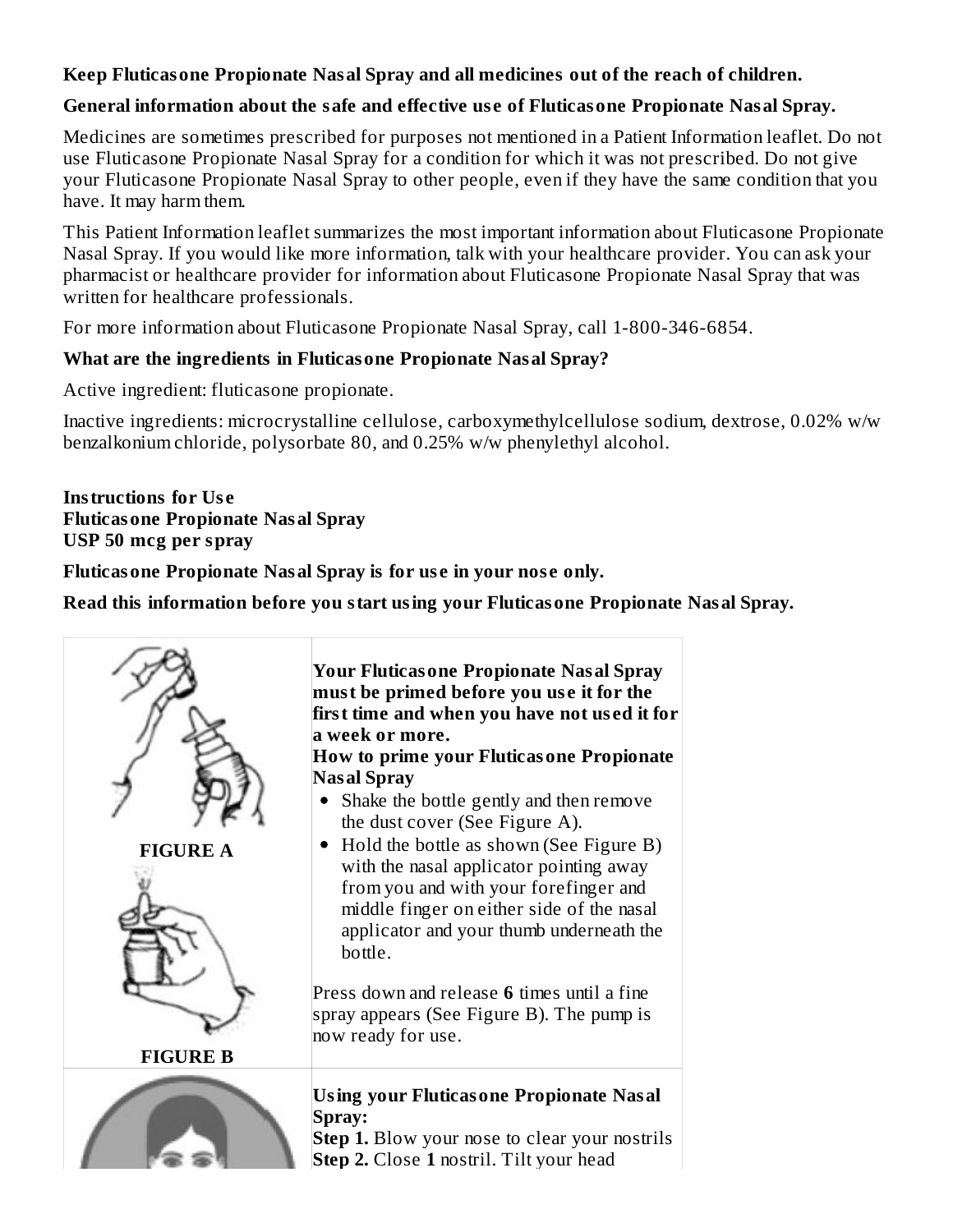

the bottle is not completely empty. Before you throw the bottle away, you should talk to your healthcare provider to see if a refill is needed. Do not take extra doses or stop taking Fluticasone Propionate Nasal Spray without talking to your healthcare provider.

#### **Cleaning your Fluticasone Propionate Nasal Spray:**

Your nasal spray should be cleaned at least **1** time each week.

- 1. Remove the dust cover and then gently pull upwards to free the nasal applicator.
- 2. Wash the applicator and dust cover under warm tap water. Allow to dry at room temperature.
- 3. Place the applicator and dust cover back on the bottle.
- 4. If the nasal applicator becomes blocked, it can be removed and left to soak in warm water. Rinse the nasal applicator with cold tap water. Dry the nasal applicator and place it back on the bottle. **Do not try to unblock the nasal applicator by ins erting a pin or other sharp object.**

#### **Storing your Fluticasone Propionate Nasal Spray:**

- Store Fluticasone Propionate Nasal Spray between 39°F and 86°F (4°C and 30°C).
- Do not use your Fluticasone Propionate Nasal Spray after the date shown as "EXP" on the label or box.

This Patient Information and Instructions for Use has been approved by the U.S. Food and Drug Administration.

**Manufactured For: Wockhardt USA, LLC Parsippany, NJ 07054**

**Manufactured By: Morton Grove Pharmaceuticals, Inc. Morton Grove, IL 60053**

27264A REV. 03-16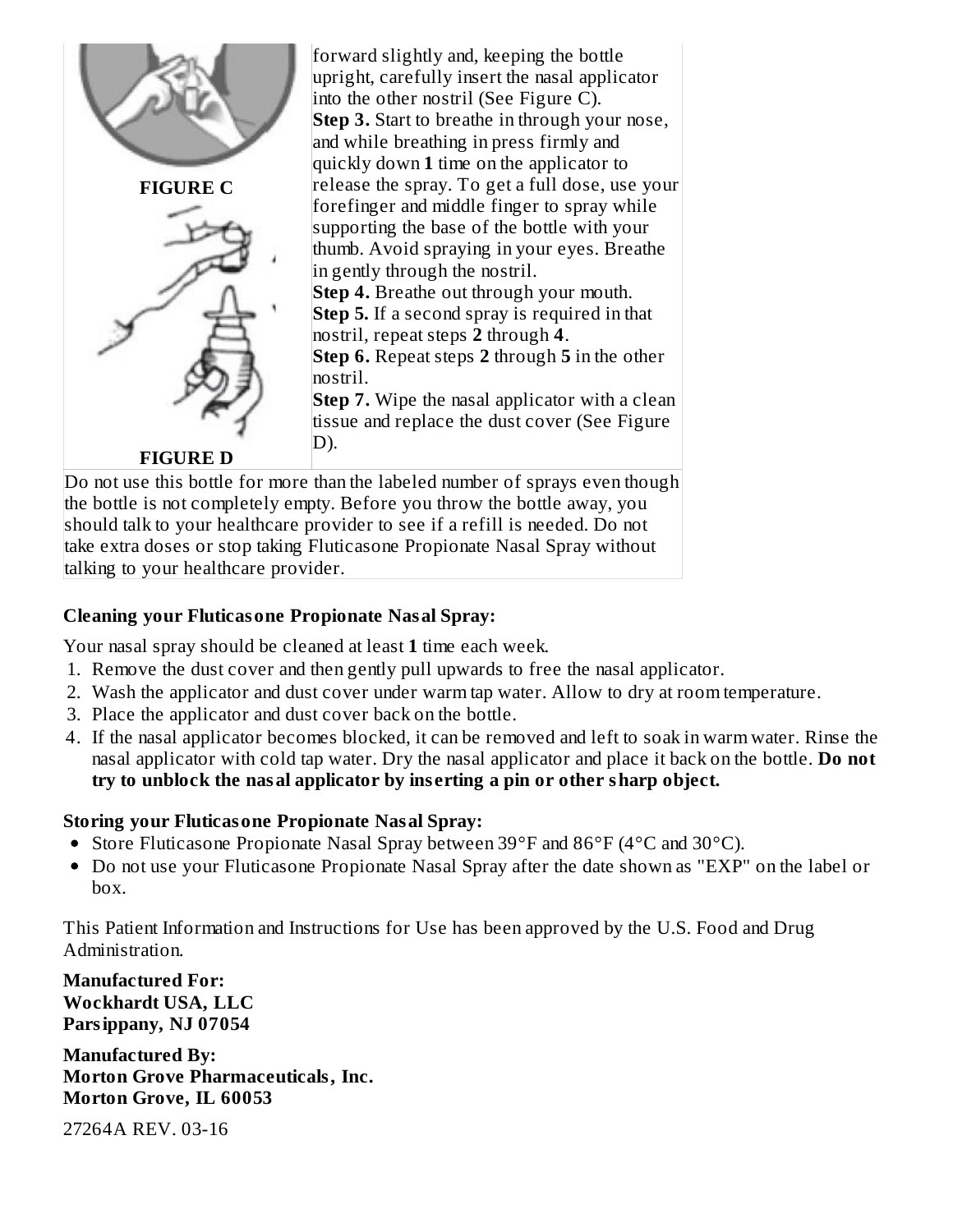#### **PRINCIPAL DISPLAY PANEL - 16 g Bottle Box**



| <b>FLUTICASONE</b>                                                   |  |                                                          |                                                                           |  |                          |                           |  |
|----------------------------------------------------------------------|--|----------------------------------------------------------|---------------------------------------------------------------------------|--|--------------------------|---------------------------|--|
| fluticasone propionate spray, metered                                |  |                                                          |                                                                           |  |                          |                           |  |
|                                                                      |  |                                                          |                                                                           |  |                          |                           |  |
| <b>Product Information</b>                                           |  |                                                          |                                                                           |  |                          |                           |  |
| Product Type                                                         |  |                                                          | HUMAN PRESCRIPTION DRUG Item Code (Source) NDC:68071-1638 (NDC:60432-264) |  |                          |                           |  |
| <b>Route of Administration</b>                                       |  | NASAL                                                    |                                                                           |  |                          |                           |  |
|                                                                      |  |                                                          |                                                                           |  |                          |                           |  |
|                                                                      |  |                                                          |                                                                           |  |                          |                           |  |
| <b>Active Ingredient/Active Moiety</b>                               |  |                                                          |                                                                           |  |                          | Strength                  |  |
|                                                                      |  | <b>Ingredient Name</b>                                   |                                                                           |  | <b>Basis of Strength</b> |                           |  |
| UNII:CUT2W21N7U)                                                     |  | FLUTICASONE PROPIONATE (UNII: O2GMZ0LF5W) (FLUTICASONE - | <b>FLUTICASONE</b><br><b>PROPIONATE</b>                                   |  |                          | 50 <sub>ug</sub>          |  |
|                                                                      |  |                                                          |                                                                           |  |                          |                           |  |
|                                                                      |  |                                                          |                                                                           |  |                          |                           |  |
| <b>Inactive Ingredients</b>                                          |  |                                                          |                                                                           |  |                          |                           |  |
|                                                                      |  | <b>Ingredient Name</b>                                   |                                                                           |  |                          | Strength                  |  |
| WATER (UNII: 059QF0KO0R)                                             |  |                                                          |                                                                           |  |                          |                           |  |
| POLYSORBATE 80 (UNII: 6OZP39ZG8H)                                    |  |                                                          |                                                                           |  |                          |                           |  |
| ANHYDROUS DEXTROSE (UNII: 5SL0G7R0OK)                                |  |                                                          |                                                                           |  |                          |                           |  |
| BENZALKONIUM CHLORIDE (UNII: F5UM2KM3W7)                             |  |                                                          |                                                                           |  |                          |                           |  |
| PHENYLETHYL ALCOHOL (UNII: ML9LGA7468)                               |  |                                                          |                                                                           |  |                          |                           |  |
| CARBO XYMETHYL CELLULOSE SODIUM, UNSPECIFIED FORM (UNII: K679OBS311) |  |                                                          |                                                                           |  |                          |                           |  |
|                                                                      |  |                                                          |                                                                           |  |                          |                           |  |
|                                                                      |  |                                                          |                                                                           |  |                          |                           |  |
| Packaging                                                            |  |                                                          |                                                                           |  |                          |                           |  |
| <b>Item Code</b><br>#                                                |  | <b>Package Description</b>                               | <b>Marketing Start Date</b>                                               |  |                          | <b>Marketing End Date</b> |  |
| 1 NDC:68071-1638-5                                                   |  | 16 in 1 BOX; Type 0: Not a Combination Product           | 07/18/2017                                                                |  |                          |                           |  |
|                                                                      |  |                                                          |                                                                           |  |                          |                           |  |
|                                                                      |  |                                                          |                                                                           |  |                          |                           |  |